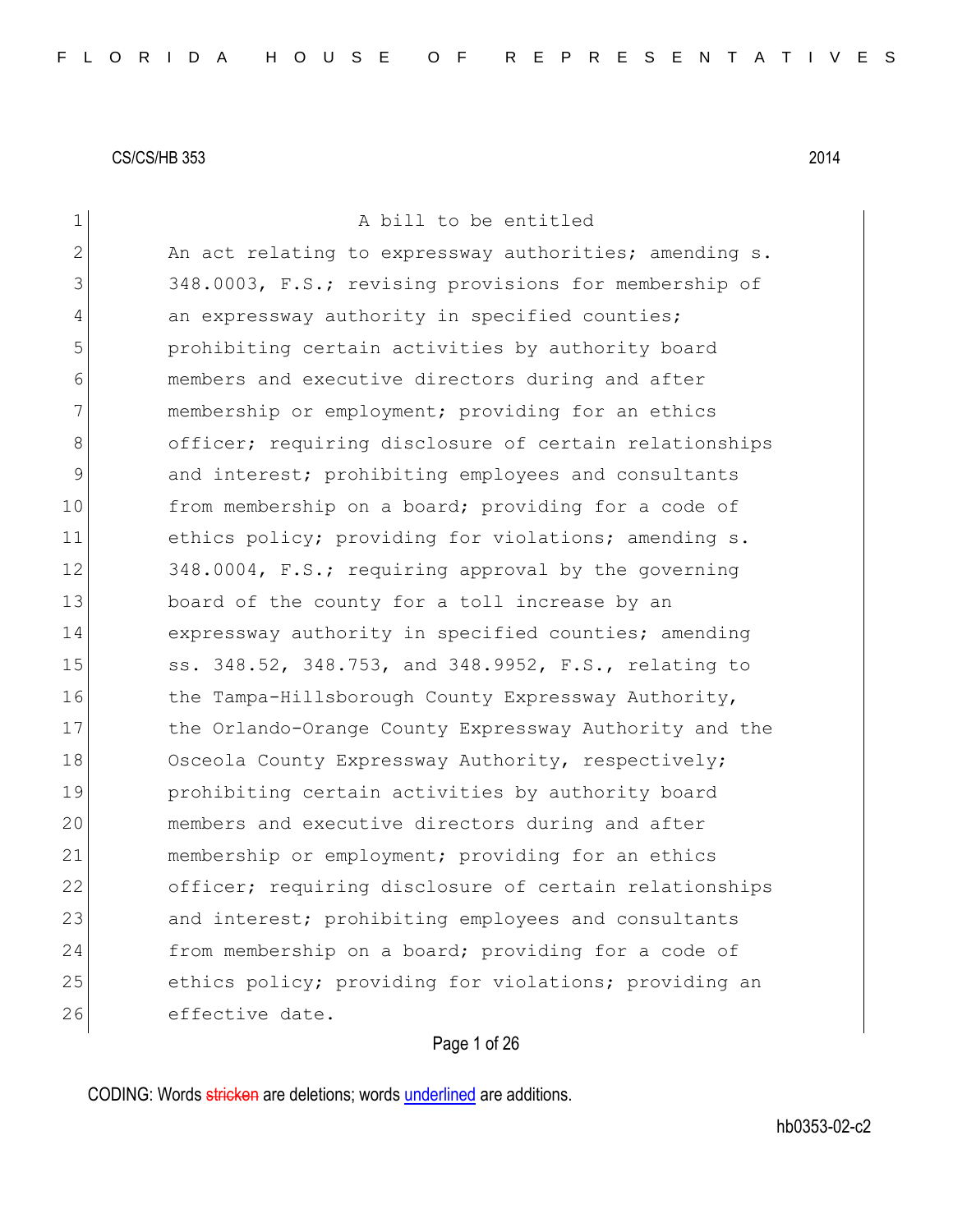28 Be It Enacted by the Legislature of the State of Florida: 29 30 Section 1. Section 348.0003, Florida Statutes, is amended 31 to read:

27

32 348.0003 Expressway authority; formation; membership.

33 (1) Any county, or two or more contiguous counties located 34 within a single district of the department, may, by resolution 35 adopted by the board of county commissioners, form an expressway 36 authority, which shall be an agency of the state, pursuant to 37 the Florida Expressway Authority Act.

38 (2) The governing body of an authority shall consist of 39 not fewer than five nor more than nine voting members. The 40 district secretary of the affected department district shall 41 serve as a nonvoting member of the governing body of each 42 authority located within the district. Each member of the 43 governing body must at all times during his or her term of 44 office be a permanent resident of the county which he or she is 45 appointed to represent.

46 (a) Two members of the authority shall be appointed for 47 terms of 4 years by the Governor, subject to confirmation by the 48 Senate. Such persons may not hold elective office during their 49 terms of office.

50 (b) For a single-county authority, the remaining members 51 shall be appointed by the board of county commissioners for 52 terms of 3 years.

## Page 2 of 26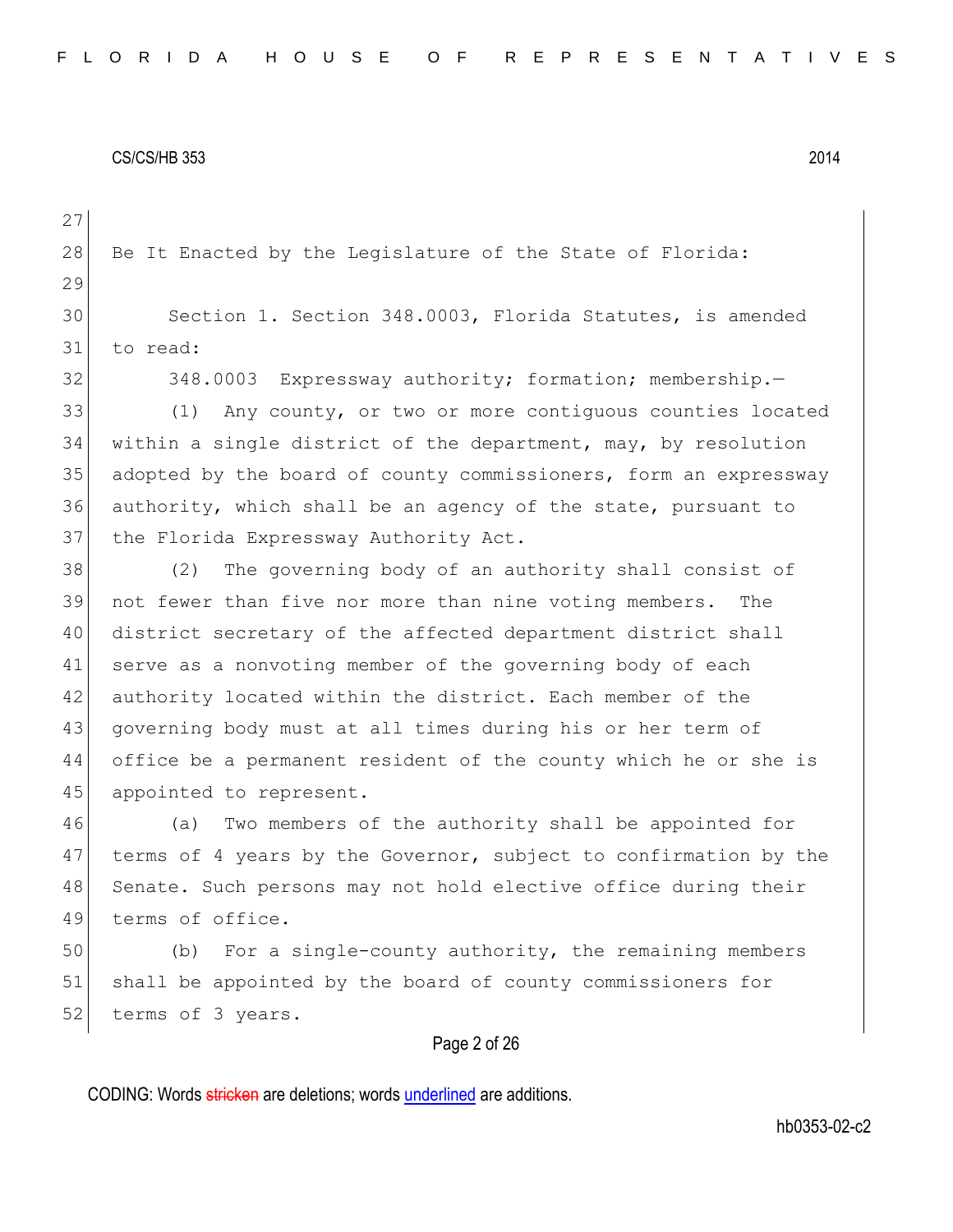53 (c) For a multicounty authority, the remaining members 54 shall be apportioned, based on the population of such counties, 55 among the counties within the authority. Each such member shall 56 be appointed by the applicable board of county commissioners for 57 a term of 3 years.

Page 3 of 26 58 (d) Notwithstanding any provision of to the contrary in 59 this subsection, in any county as defined in s.  $125.011(1)$ , the 60 governing body of an authority shall consist of nine  $\frac{13}{2}$ 61 members, and the following provisions of this paragraph shall 62 apply specifically to such authority. Except for the district 63 secretary of the department, the members must be residents of 64 the county. Four Seven voting members shall be appointed by the 65 governing body of the county. At the discretion of the governing 66 body of the county, up to two of the members appointed by the 67 governing body of the county may be elected officials residing 68 in the county. Four  $F\text{-}i$ ve voting members of the authority shall 69 be appointed by the Governor. One member shall be the district 70 secretary of the department serving in the district that 71 contains such county. This member shall be an ex officio voting 72 member of the authority. If the governing board of an authority 73 includes any member originally appointed by the governing body 74 of the county as a nonvoting member, when the term of such 75 member expires, that member shall be replaced by a member 76 appointed by the Governor until the governing body of the 77 authority is composed of four seven members appointed by the 78 governing body of the county and four  $f$ ive members appointed by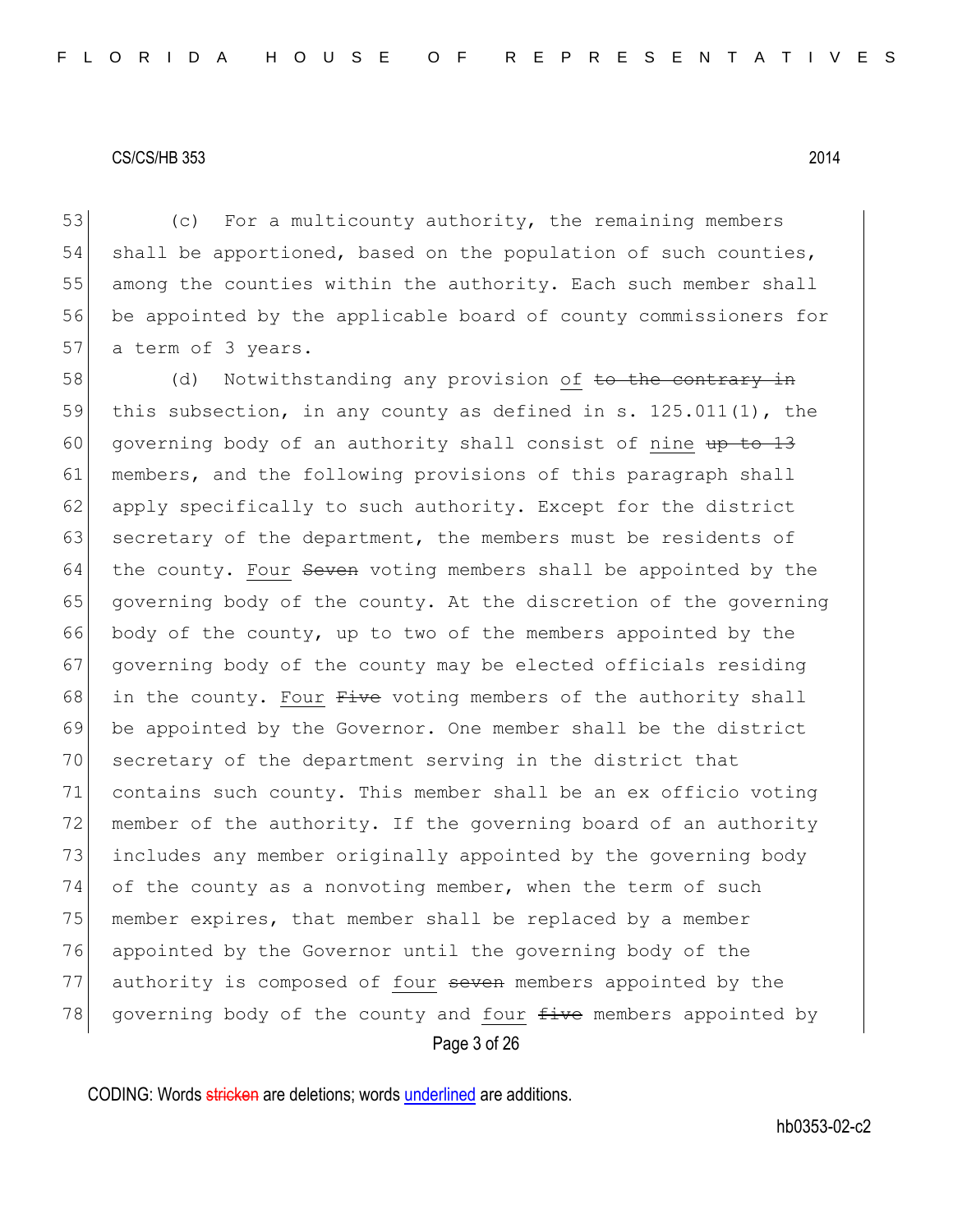| 79  | the Governor. The qualifications, terms of office, and           |
|-----|------------------------------------------------------------------|
| 80  | obligations and rights of members of the authority shall be      |
| 81  | determined by resolution or ordinance of the governing body of   |
| 82  | the county in a manner that is consistent with this paragraph,   |
| 83  | paragraphs (e)-(i), and subsections $(3)-(12)$ $(3)$ and $(4)$ . |
| 84  | (e) A member of the authority appointed by the governing         |
| 85  | board of the county or appointed by the Governor may not serve   |
| 86  | as a member of any other transportation-related board,           |
| 87  | commission, or organization while serving as a member of the     |
| 88  | authority.                                                       |
| 89  | (f) A lobbyist, as defined in s. 112.3215, may not be            |
| 90  | appointed or serve as a member of an authority.                  |
| 91  | (g) A member of an authority may be removed from office by       |
| 92  | the Governor for misconduct, malfeasance, misfeasance, or        |
| 93  | nonfeasance in office.                                           |
| 94  | (h) Members of an authority are entitled to reimbursement        |
| 95  | from the authority for travel and other necessary expenses       |
| 96  | incurred in connection with the business of the authority as     |
| 97  | provided in s. 112.061. Members may not draw salaries or other   |
| 98  | compensation.                                                    |
| 99  | (i) Members of each expressway authority, transportation         |
| 100 | authority, bridge authority, or toll authority, created pursuant |
| 101 | to this chapter, chapter 343, or any other general law, shall    |
| 102 | comply with the applicable financial disclosure requirements of  |
| 103 | s. 8, Art. II of the State Constitution. This paragraph does not |
| 104 | subject any statutorily created authority, other than an         |
|     | Page 4 of 26                                                     |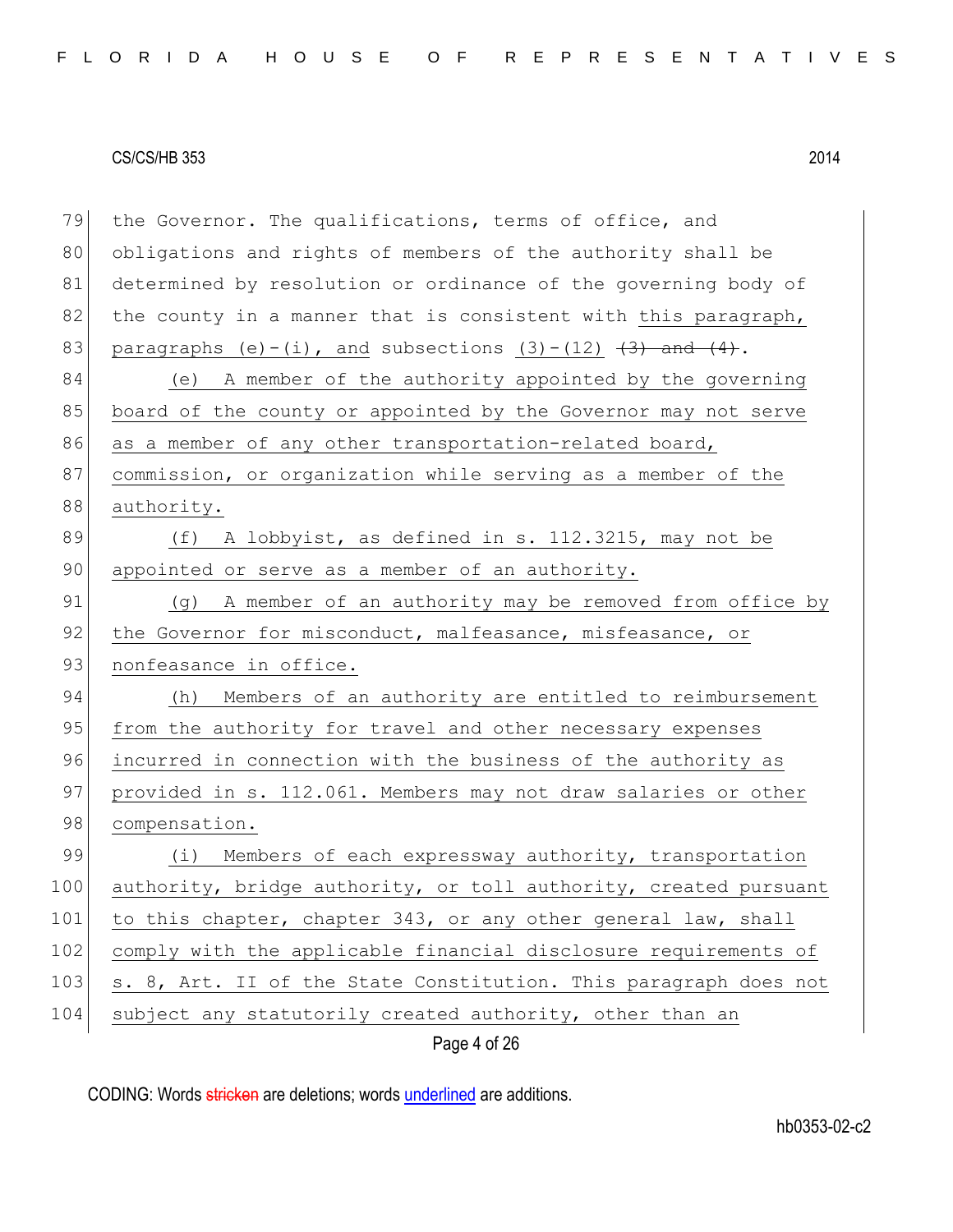105 expressway authority created under this part, to any other

## 106 requirement of this part except the requirement of this

## 107 paragraph.

108 (3) (a) The governing body of each authority shall elect one of its members as its chair and shall elect a secretary and 110 a treasurer who need not be members of the authority. The chair, secretary, and treasurer shall hold their offices at the will of the authority. A simple majority of the governing body of the authority constitutes a quorum, and the vote of a majority of those members present is necessary for the governing body to take any action. A vacancy on an authority shall not impair the 116 right of a quorum of the authority to exercise all of the rights and perform all of the duties of the authority.

118 (b) Upon the effective date of his or her appointment, or 119 as soon thereafter as practicable, each appointed member of an 120 authority shall enter upon his or her duties.

Page 5 of 26  $(4)$   $\left( \frac{a}{a} \right)$  An authority may employ an executive secretary, an executive director, its own counsel and legal staff, technical experts, and such engineers and employees, permanent or temporary, as it may require and shall determine the 125 | qualifications and fix the compensation of such persons, firms, 126 or corporations. An authority may employ a fiscal agent or agents; however, the authority must solicit sealed proposals 128 from at least three persons, firms, or corporations for the performance of any services as fiscal agents. An authority may delegate to one or more of its agents or employees such of its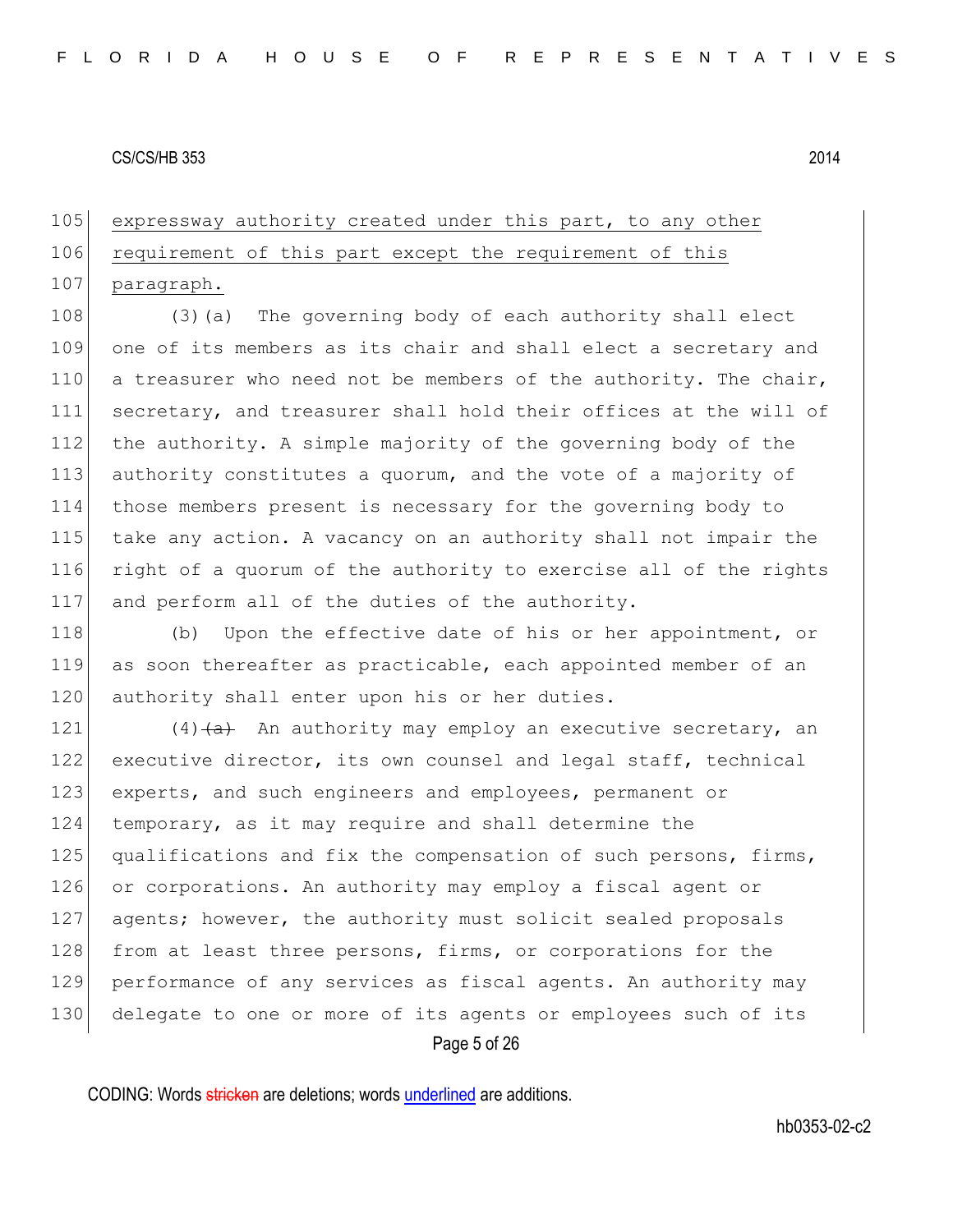Page 6 of 26 131 power as it deems necessary to carry out the purposes of the 132 Florida Expressway Authority Act, subject always to the 133 supervision and control of the authority. Members of an 134 authority may be removed from office by the Governor for 135 misconduct, malfeasance, misfeasance, or nonfeasance in office. 136 (b) Members of an authority are entitled to receive 137 the authority their travel and other necessary expenses incurred 138 in connection with the business of the authority as provided in 139 s. 112.061, but they may not draw salaries or other 140 compensation.  $141$  (c) Members of each expressway authority, transportation 142 authority, bridge authority, or toll authority, created pursuant 143 to this chapter, chapter 343, or any other general law, shall 144 comply with the applicable financial disclosure requirements of 145 s. 8, Art. II of the State Constitution. This paragraph does not 146 subject any statutorily created authority, other than an 147 expressway authority created under this part, to any other 148 requirement of this part except the requirement of this 149 paragraph. 150 (5) A member or the executive director of an authority may 151 not: 152 (a) Personally represent another person or entity for 153 compensation before the authority for a period of 2 years 154 following vacation of his or her position; or 155 (b) After retirement or termination, have an employment or 156 contractual relationship with a business entity other than an

CODING: Words stricken are deletions; words underlined are additions.

hb0353-02-c2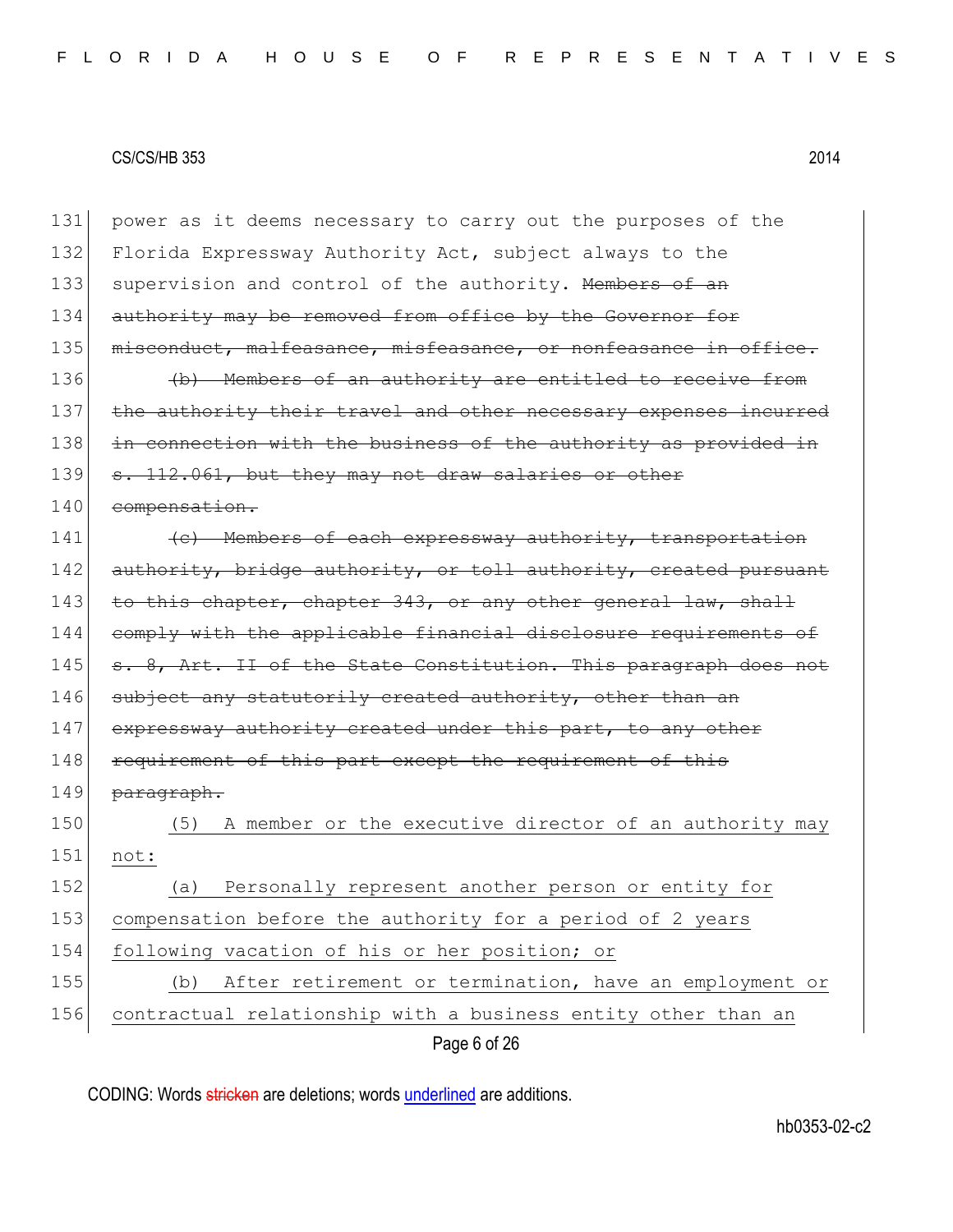Page 7 of 26 157 agency, as defined in s. 112.312, in connection with a contract 158 in which the member or executive director personally and 159 substantially participated through decision, approval, 160 disapproval, recommendation, rendering of advice, or 161 investigation while he or she was a member or employee of the 162 authority. 163 (6) The authority's general counsel shall serve as the 164 authority's ethics officer. 165 (7) Authority board members, employees, and consultants 166 who hold positions that may influence authority decisions shall 167 refrain from engaging in any relationship that may adversely 168 affect their judgment in carrying out authority business. To 169 prevent such conflicts of interest and preserve the integrity 170 and transparency of the authority to the public, the following 171 disclosures must be made annually on a disclosure form: 172 (a) Any relationship that a board member, employee, or 173 consultant has which affords a current or future financial 174 benefit to such board member, employee, or consultant, or to a 175 relative or business associate of such board member, employee, 176 or consultant, and which a reasonable person would conclude has 177 the potential to create a prohibited conflict of interest. As 178 used in this subsection, the term "relative" has the same 179 meaning as provided in s. 112.312. 180 (b) Whether a relative of such board member, employee, or 181 consultant is a registered lobbyist and, if so, the names of 182 such lobbyist's clients. Such names shall be provided in writing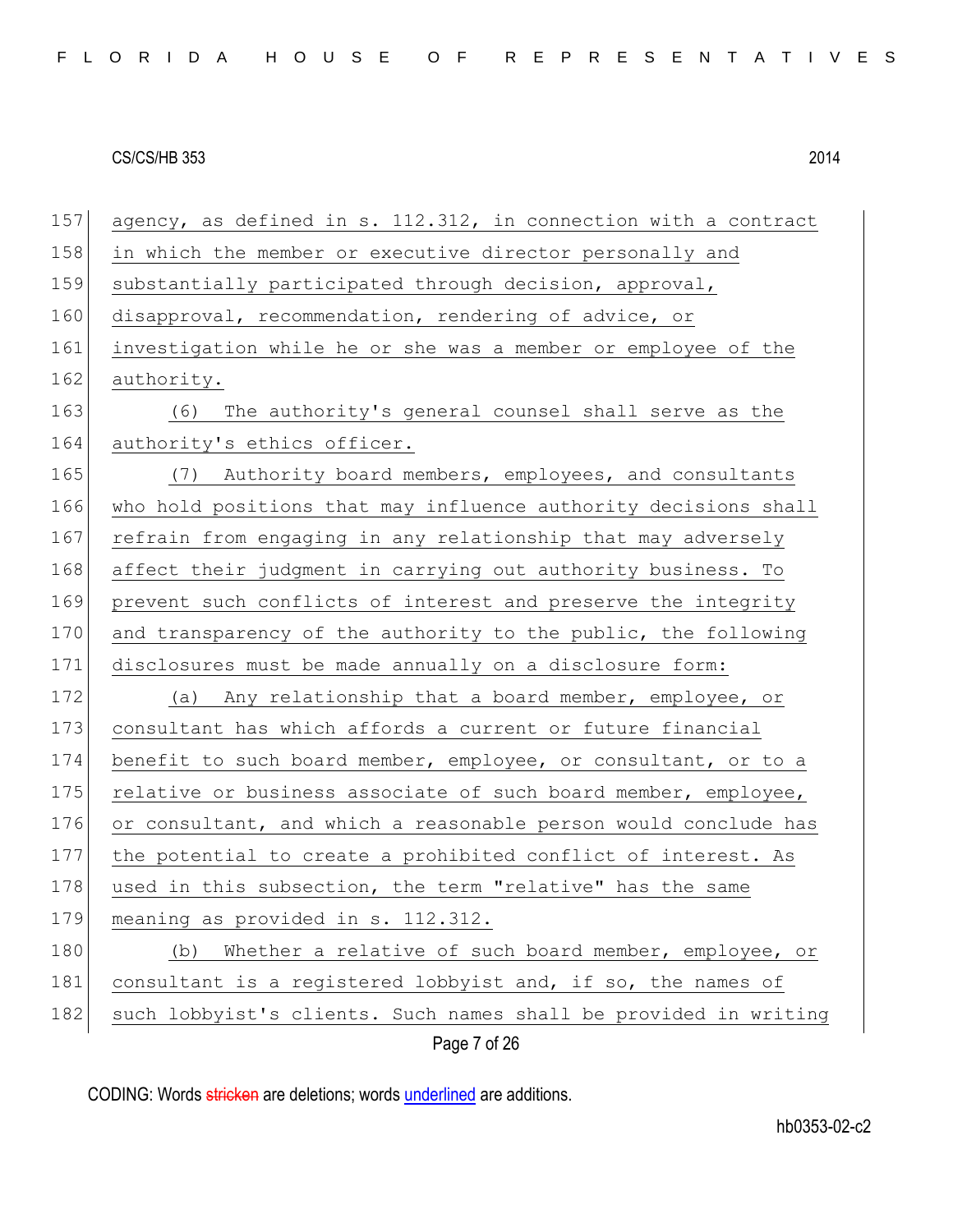| 183 | to the ethics officer.                                           |
|-----|------------------------------------------------------------------|
| 184 | (c) Any and all interests in real property that such board       |
| 185 | member, employee, or consultant has, or that a relative,         |
| 186 | principal, client, or business associate of such board member,   |
| 187 | employee, or consultant has, if such real property is located    |
| 188 | within, or within a $1/2$ -mile radius of, any actual or         |
| 189 | prospective authority roadway project. The executive director    |
| 190 | shall provide a corridor map and a property ownership list       |
| 191 | reflecting the ownership of all real property within the         |
| 192 | disclosure area, or an alignment map with a list of associated   |
| 193 | owners, to all board members, employees, and consultants.        |
| 194 | The disclosure forms filed as required under<br>(8)              |
| 195 | subsection (7) must be reviewed by the ethics officer or, if a   |
| 196 | form is filed by the general counsel, by the executive director. |
| 197 | (9) The conflict of interest process shall be outlined in        |
| 198 | the authority's code of ethics.                                  |
| 199 | (10) Authority employees and consultants are prohibited          |
| 200 | from serving on the governing body of the authority while        |
| 201 | employed by or under contract with the authority.                |
| 202 | (11) The code of ethics policy shall be reviewed and             |
| 203 | updated by the ethics officer and presented for board approval   |
| 204 | at least once every 2 years.                                     |
| 205 | Employees shall be adequately informed and trained on<br>(12)    |
| 206 | the code of ethics and shall continually participate in ongoing  |
| 207 | ethics education.                                                |
| 208 | The requirements of subsections $(5) - (12)$ are in<br>(13)      |
|     |                                                                  |

Page 8 of 26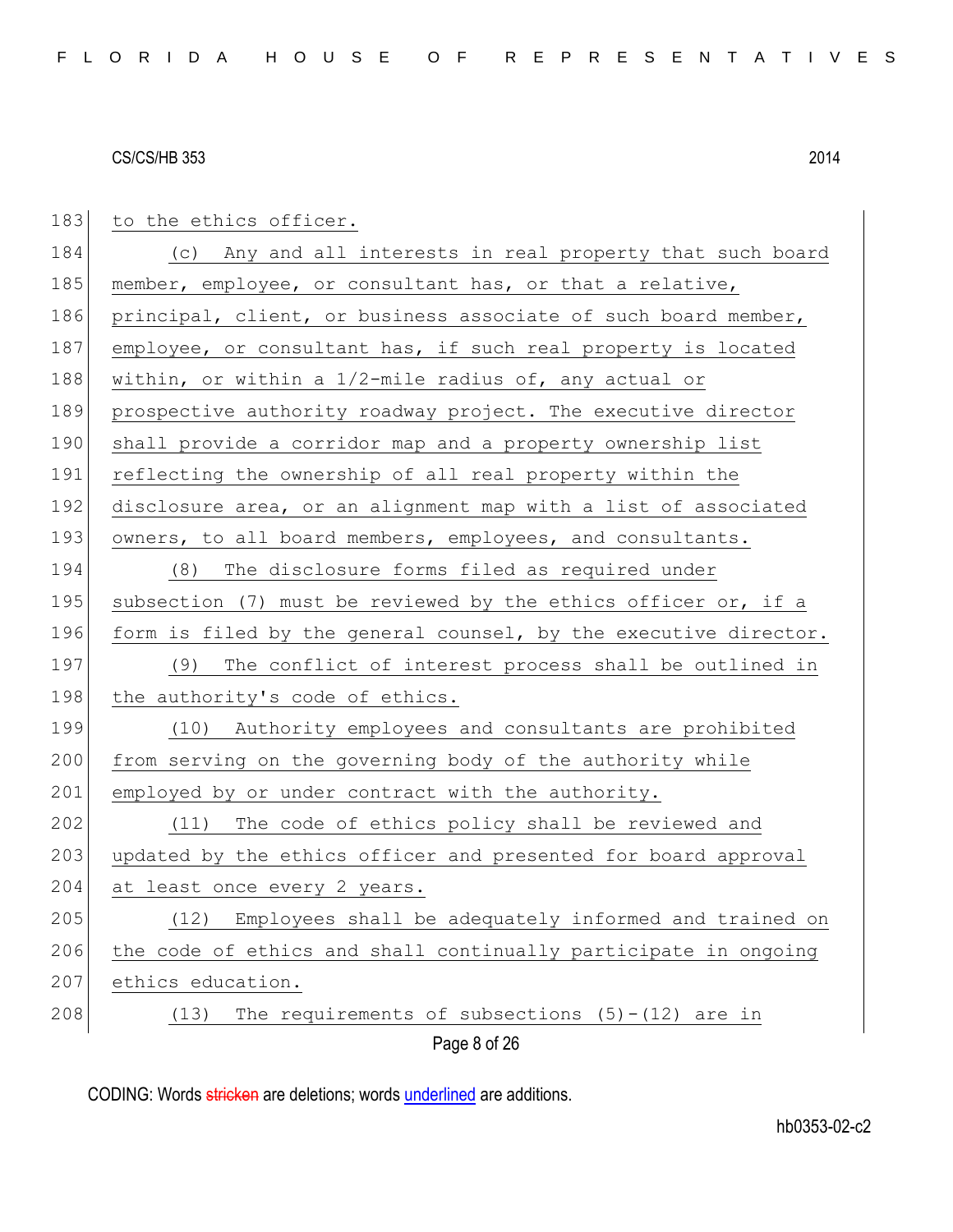Page 9 of 26 209 addition to the requirements that the members and the executive 210 director of the authority are required to follow under chapter 211 112. 212  $(14)$  Violations of subsections  $(5)$ ,  $(7)$ , and  $(10)$  are 213 punishable in accordance with s. 112.317. 214 Section 2. Paragraph (e) of subsection (2) of section 215 348.0004, Florida Statutes, is amended to read: 216 348.0004 Purposes and powers.-217 (2) Each authority may exercise all powers necessary, 218 appurtenant, convenient, or incidental to the carrying out of 219 its purposes, including, but not limited to, the following 220 rights and powers: 221  $($ ) To fix, alter, charge, establish, and collect tolls, 222 rates, fees, rentals, and other charges for the services and 223 facilities system, which tolls, rates, fees, rentals, and other 224 charges must always be sufficient to comply with any covenants 225 made with the holders of any bonds issued pursuant to the 226 Florida Expressway Authority Act. However, such right and power 227 may be assigned or delegated by the authority to the department. 228 Notwithstanding any other provision of law, but subject to any 229 contractual requirements contained in documents securing any 230 indebtedness outstanding on July 1, 2014, that is payable from 231 | tolls, in any county as defined in s. 125.011(1), any authority 232 toll increase must first be approved by resolution adopted by a 233 supermajority vote, consisting of one vote greater than a 234 majority, of the governing board of the county. Notwithstanding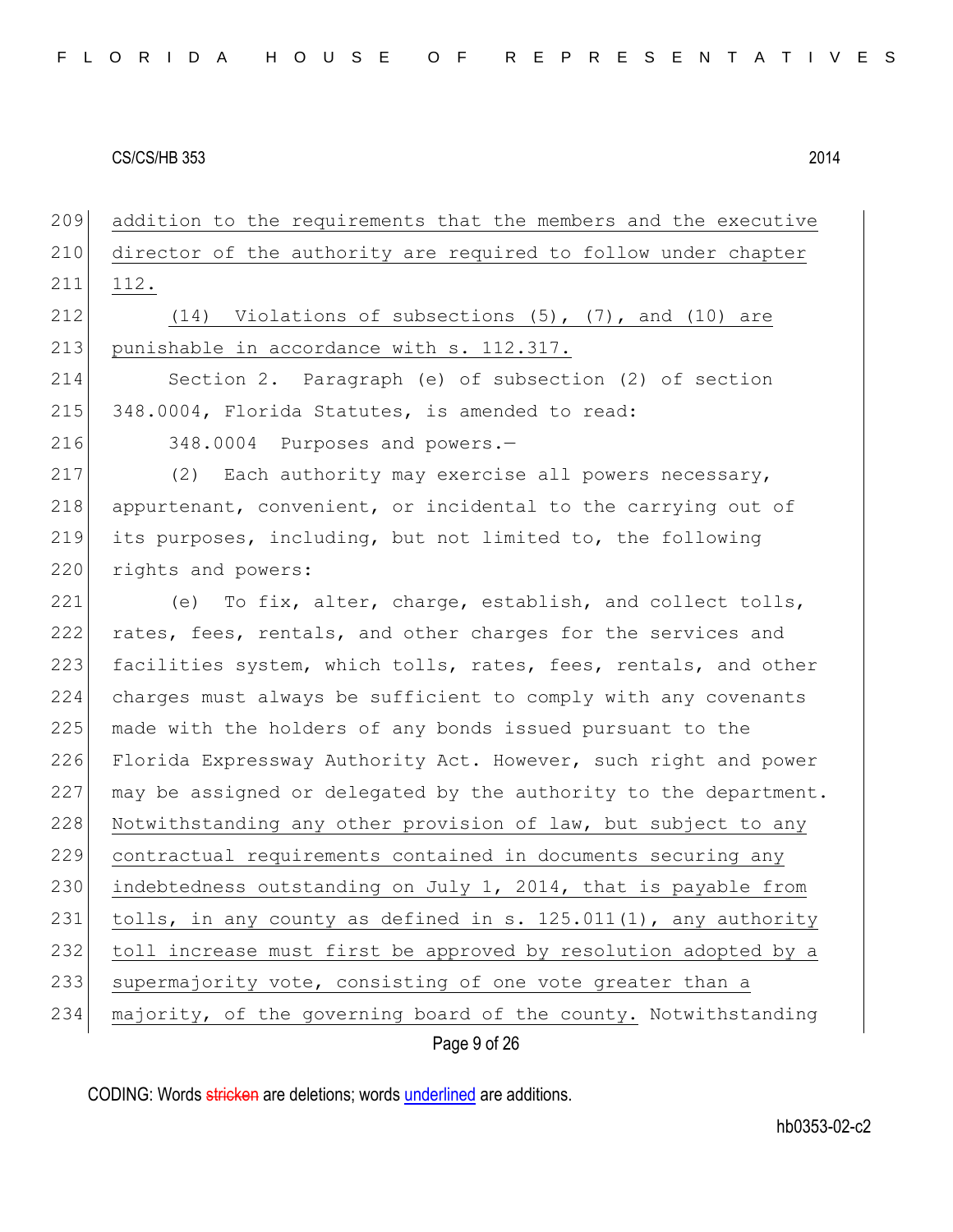235 s. 338.165 or any other provision of law to the contrary, in any 236 county as defined in s.  $125.011(1)$ , to the extent surplus 237 revenues exist, they may be used for purposes enumerated in 238 subsection (7), provided the expenditures are consistent with 239 the metropolitan planning organization's adopted long-range 240 plan. Notwithstanding any other provision of law to the 241 contrary, but subject to any contractual requirements contained 242 in documents securing any outstanding indebtedness payable from 243 tolls, in any county as defined in s.  $125.011(1)$ , the board of 244 county commissioners may, by ordinance adopted on or before 245 September 30, 1999, alter or abolish existing tolls and 246 currently approved increases thereto if the board provides a 247 local source of funding to the county expressway system for 248 transportation in an amount sufficient to replace revenues 249 necessary to meet bond obligations secured by such tolls and 250 increases.

251 Section 3. Section 348.52, Florida Statutes, is amended to  $252$  read:

253 348.52 Tampa-Hillsborough County Expressway Authority.

254 (1) There is hereby created and established a body politic 255 and corporate, an agency of the state, to be known as the 256 "Tampa-Hillsborough County Expressway Authority."

257 (2) The governing body of the authority shall consist of a 258 board of seven members.

259 (a) Four of the members shall be appointed by the Governor 260 subject to confirmation by the Senate at the next regular

Page 10 of 26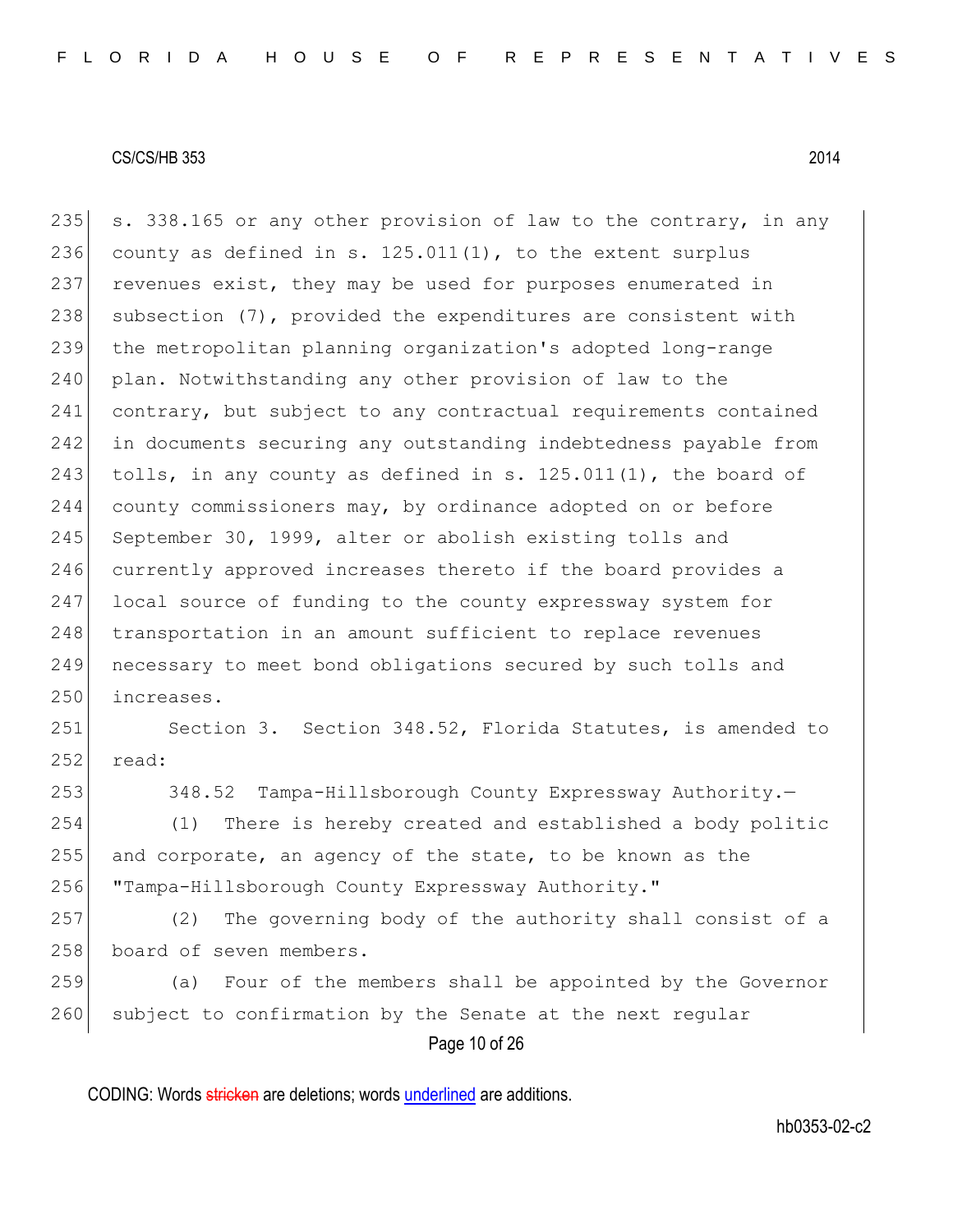261 session of the Legislature. Refusal or failure of the Senate to 262 confirm an appointment shall create a vacancy.

263 1. Each such member's term of office shall be for 4 years 264 or until his or her successor shall have been appointed and 265 qualified.

266 2. Vacancies occurring in the governing body for any such 267 members prior to the expiration of the affected term shall be 268 filled for the unexpired term.

269 3. The Governor shall have the authority to remove from 270 office any such member of the governing body in the manner and 271 for cause defined by the laws of this state.

272 3.4. Each such member, before entering upon his or her 273 official duties, shall take and subscribe to an oath before some 274 official authorized by law to administer oaths that he or she 275 will honestly, faithfully, and impartially perform the duties 276 devolving upon him or her in office as a member of the governing 277 body of the authority and that he or she will not neglect any 278 duties imposed upon him or her by this part.

279 (b) One member shall be the mayor, or the mayor's 280 designate, who shall be the chair of the city council of the 281 city in Hillsborough County having the largest population, 282 according to the latest decennial census, who shall serve as a 283 member ex officio.

284 (c) One member shall be a member of the Board of County 285 Commissioners of Hillsborough County, selected by such board, 286 who shall serve as a member ex officio.

Page 11 of 26

CODING: Words stricken are deletions; words underlined are additions.

hb0353-02-c2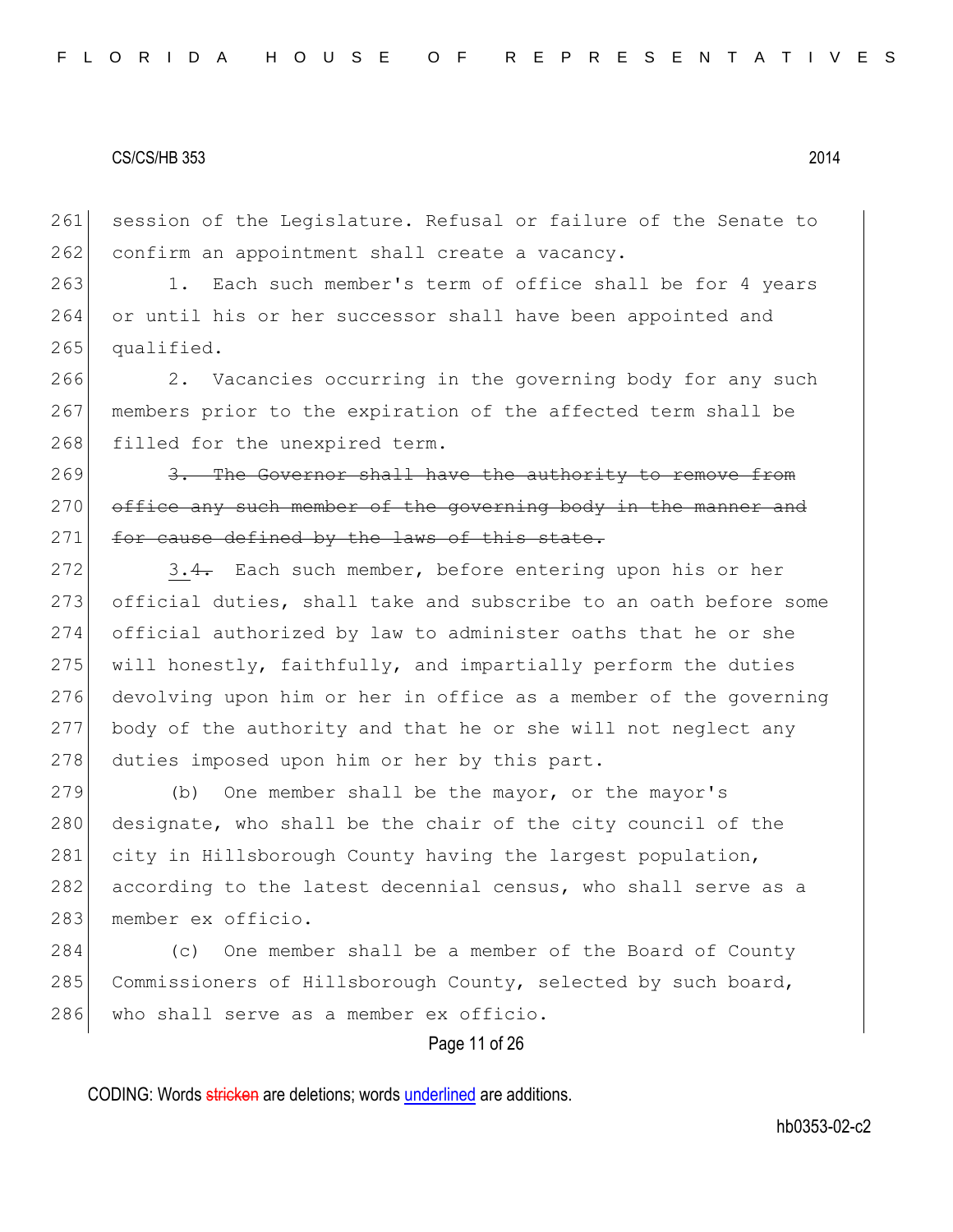Page 12 of 26 287 (d) One member shall be the district secretary of the 288 Department of Transportation serving in the district that 289 contains Hillsborough County, who shall serve ex officio. 290 (e) A member of the authority appointed by the governing 291 board of the county or appointed by the Governor may not serve 292 as a member of any other transportation-related board, 293 commission, or organization while serving as a member of the 294 authority. 295  $( f)$  A lobbyist, as defined in s. 112.3215, may not be 296 appointed or serve as a member of the authority. 297 (g) A member of the authority may be removed from office 298 by the Governor for misconduct, malfeasance, misfeasance, or 299 nonfeasance in office. 300 (h) Members of the authority are entitled to reimbursement 301 from the authority for travel and other necessary expenses 302 incurred in connection with the business of the authority as 303 provided in s. 112.061. Members may not draw salaries or other 304 compensation. 305 (3) The authority shall designate one of its members as 306 chair. The members of the authority shall not be entitled to 307 compensation but shall be entitled to receive their travel and 308 other necessary expenses as provided in s. 112.061. A majority 309 of the members of the authority shall constitute a quorum, and 310 resolutions enacted or adopted by a vote of a majority of the 311 members present and voting at any meeting shall become effective 312 without publication or posting or any further action of the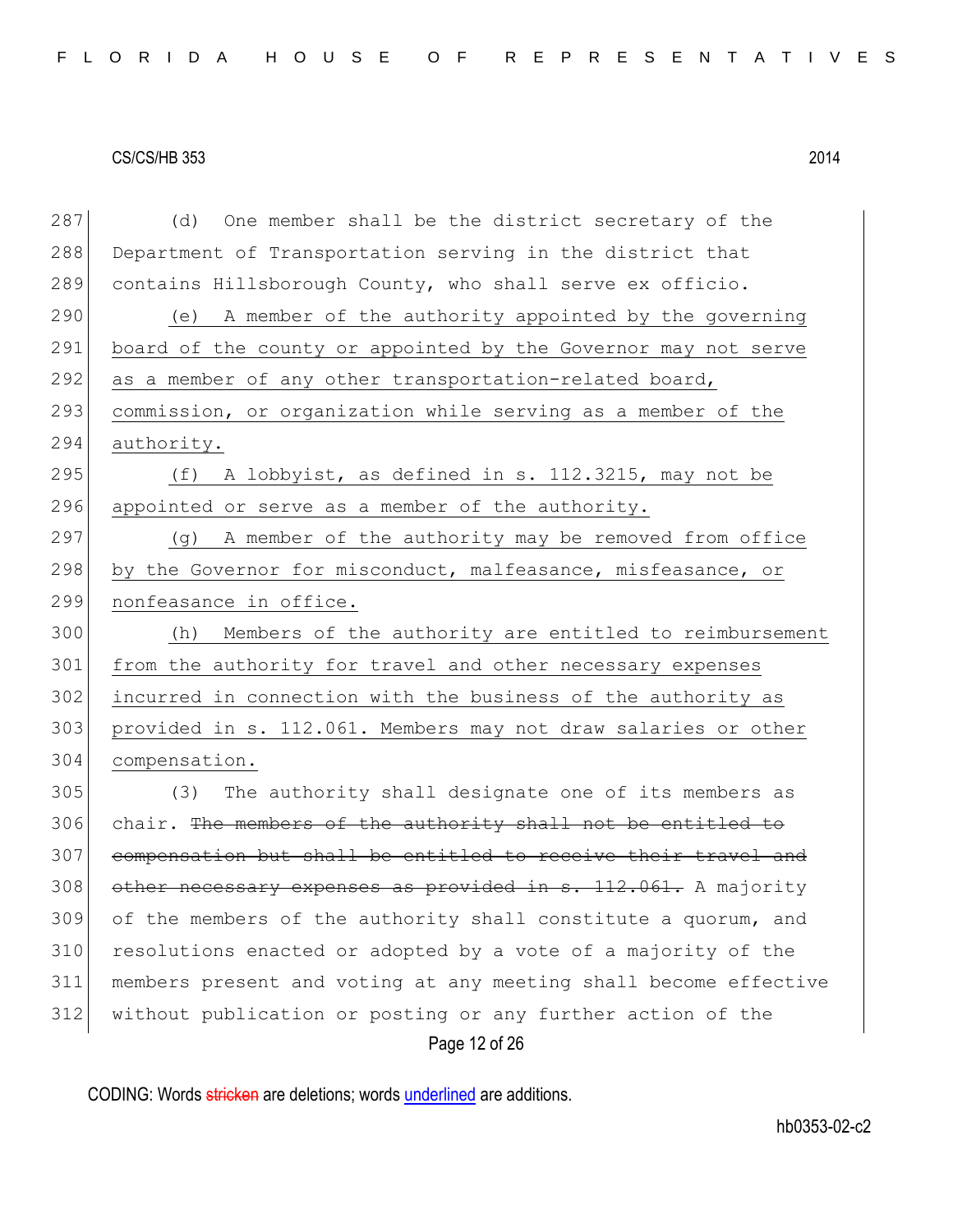authority.

 (4) The authority may employ a secretary and executive director, its own counsel and legal staff, and such legal, financial, and other professional consultants, technical experts, engineers, and employees, permanent or temporary, as it may require and may determine the qualifications and fix the compensation of such persons, firms, or corporations. The authority may contract with the Division of Bond Finance of the State Board of Administration for any financial services authorized herein.

323 (5) The authority may delegate to one or more of its officers or employees such of its powers as it shall deem necessary to carry out the purposes of this part, subject always 326 to the supervision and control of the authority. Members of the 327 authority may be removed from their office by the Governor for 328 misconduct, malfeasance, misfeasance, and nonfeasance in office.

 (6) A member or the executive director of the authority 330 may not:

 (a) Personally represent another person or entity for compensation before the authority for a period of 2 years following vacation of his or her position; or

 (b) After retirement or termination, have an employment or contractual relationship with a business entity other than an 336 agency, as defined in s. 112.312, in connection with a contract in which the member or executive director personally and 338 substantially participated through decision, approval,

Page 13 of 26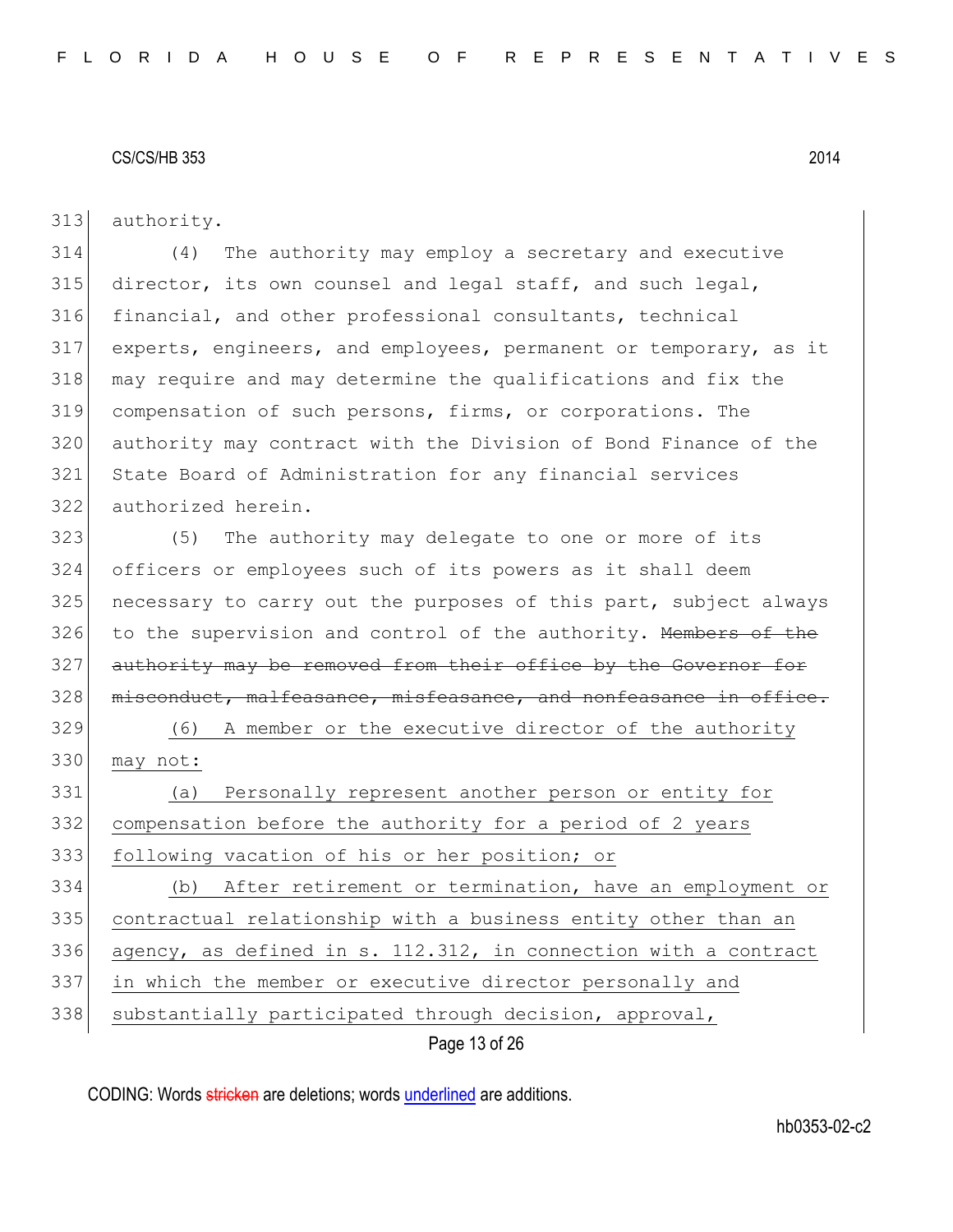Page 14 of 26 disapproval, recommendation, rendering of advice, or investigation while he or she was a member or employee of the authority. (7) The authority's general counsel shall serve as the 343 authority's ethics officer. (8) Authority board members, employees, and consultants 345 who hold positions that may influence authority decisions shall 346 refrain from engaging in any relationship that may adversely affect their judgment in carrying out authority business. To 348 prevent such conflicts of interest and preserve the integrity and transparency of the authority to the public, the following disclosures must be made annually on a disclosure form: (a) Any relationship a board member, employee, or consultant has which affords a current or future financial benefit to such board member, employee, or consultant, or to a 354 relative or business associate of such board member, employee, or consultant, and which a reasonable person would conclude has 356 the potential to create a prohibited conflict of interest. As used in this subsection, the term "relative" has the same meaning as provided in s. 112.312. 359 (b) Whether a relative of such board member, employee, or 360 consultant is a registered lobbyist and, if so, the names of such lobbyist's clients. Such names shall be provided in writing 362 to the ethics officer. (c) Any and all interests in real property that such board member, employee, or consultant has, or that a relative,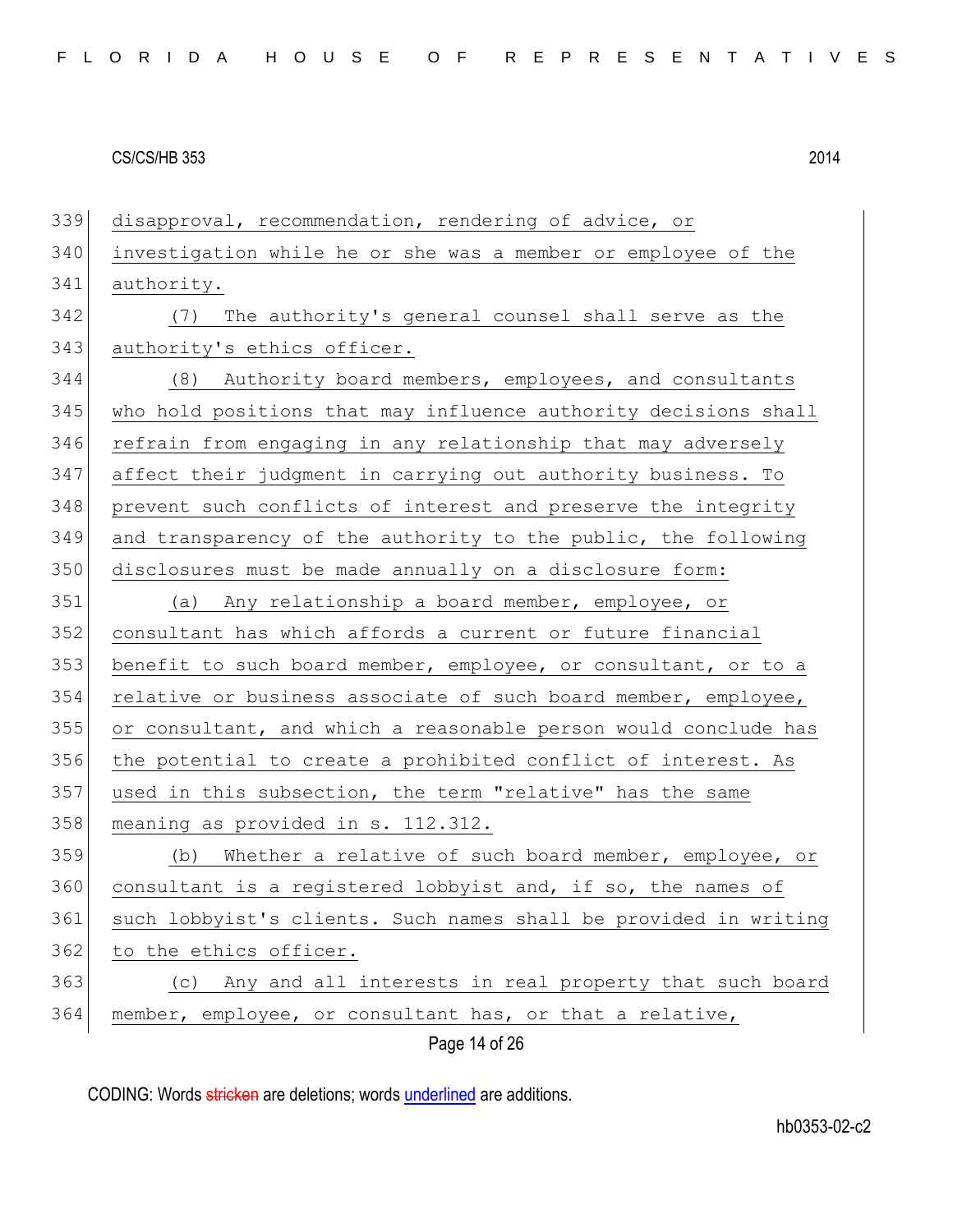| 365 | principal, client, or business associate of such board member,   |
|-----|------------------------------------------------------------------|
| 366 | employee, or consultant has, if such real property is located    |
| 367 | within, or within a 1/2-mile radius of, any actual or            |
| 368 | prospective authority roadway project. The executive director    |
| 369 | shall provide a corridor map and a property ownership list       |
| 370 | reflecting the ownership of all real property within the         |
| 371 | disclosure area, or an alignment map with a list of associated   |
| 372 | owners, to all board members, employees, and consultants.        |
| 373 | (9)<br>The disclosure forms filed as required under              |
| 374 | subsection (8) must be reviewed by the ethics officer or, if a   |
| 375 | form is filed by the general counsel, by the executive director. |
| 376 | (10) The conflict of interest process shall be outlined in       |
| 377 | the authority's code of ethics.                                  |
| 378 | (11) Authority employees and consultants are prohibited          |
| 379 | from serving on the governing body of the authority while        |
| 380 | employed by or under contract with the authority.                |
| 381 |                                                                  |
|     | (12) The code of ethics policy shall be reviewed and             |
| 382 | updated by the ethics officer and presented for board approval   |
| 383 | at least once every 2 years.                                     |
| 384 | (13) Employees shall be adequately informed and trained on       |
| 385 | the code of ethics and shall continually participate in ongoing  |
| 386 | ethics education.                                                |
| 387 | The requirements of subsections $(6) - (13)$ are in<br>(14)      |
| 388 | addition to the requirements that the members and the executive  |
| 389 | director of the authority are required to follow under chapter   |
| 390 | 112.                                                             |

# Page 15 of 26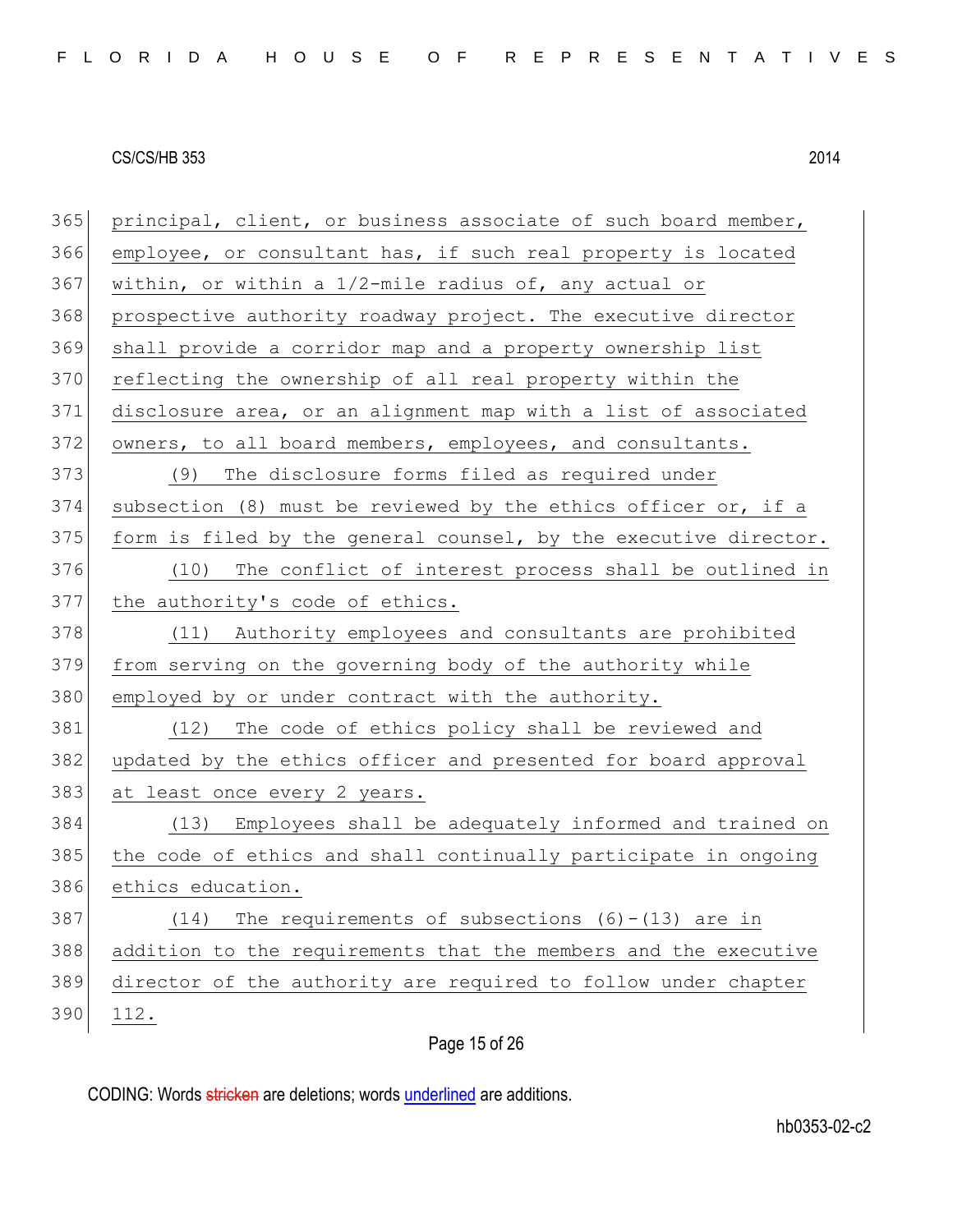Page 16 of 26 391 (15) Violations of subsections  $(6)$ ,  $(8)$ , and  $(11)$  are 392 punishable in accordance with s. 112.317. 393 Section 4. Section 348.753, Florida Statutes, is amended 394 to read: 395 348.753 Orlando-Orange County Expressway Authority. 396 (1) There is hereby created and established a body politic 397 and corporate, an agency of the state, to be known as the 398 Orlando-Orange County Expressway Authority, hereinafter referred 399 to as "authority." 400 (2) (a) The governing body of the authority shall consist 401 of five members. Three members shall be citizens of Orange 402 County, who shall be appointed by the Governor. The fourth 403 member shall be, ex officio, the chair of the County 404 Commissioners of Orange County, and the fifth member shall be, 405 ex officio, the district secretary of the Department of 406 Transportation serving in the district that contains Orange 407 County. The term of each appointed member shall be for 4 years. 408 Each appointed member shall hold office until his or her 409 successor has been appointed and has qualified. A vacancy 410 occurring during a term shall be filled only for the balance of 411 the unexpired term. Each appointed member of the authority shall 412 be a person of outstanding reputation for integrity, 413 responsibility, and business ability, but no person who is an 414 officer or employee of any city or of Orange County in any other 415 capacity shall be an appointed member of the authority. Any 416 member of the authority shall be eligible for reappointment.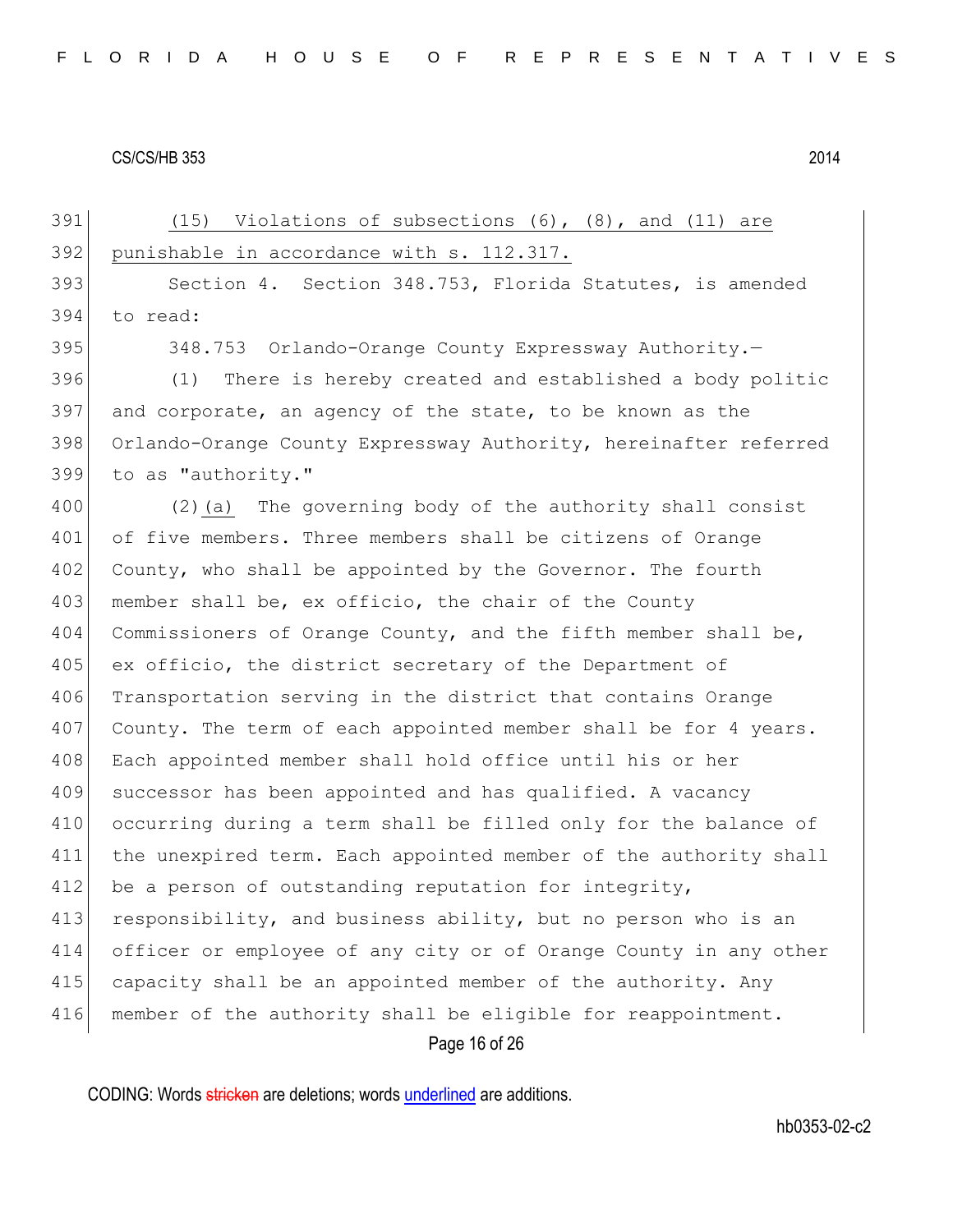Page 17 of 26 417 (b) A member of the authority appointed by the Governor 418 may not serve as a member of any other transportation-related 419 board, commission, or organization while serving as a member of 420 the authority. 421 (c) A lobbyist, as defined in s. 112.3215, may not be 422 appointed or serve as a member of the authority. 423 (d) A member of the authority may be removed from office 424 by the Governor for misconduct, malfeasance, misfeasance, or 425 nonfeasance in office. 426 (e) Members of the authority are entitled to reimbursement 427 from the authority for travel and other necessary expenses 428 incurred in connection with the business of the authority as 429 provided in s. 112.061. Members may not draw salaries or other 430 compensation. 431 (3)(a) The authority shall elect one of its members as 432 chair of the authority. The authority shall also elect a 433 secretary and a treasurer who may or may not be members of the 434 authority. The chair, secretary, and treasurer shall hold such 435 offices at the will of the authority. Three members of the 436 authority shall constitute a quorum, and the vote of three 437 members shall be necessary for any action taken by the 438 authority. No vacancy in the authority shall impair the right of 439 a quorum of the authority to exercise all of the rights and 440 perform all of the duties of the authority. 441 (b) Upon the effective date of his or her appointment, or 442 as soon thereafter as practicable, each appointed member of the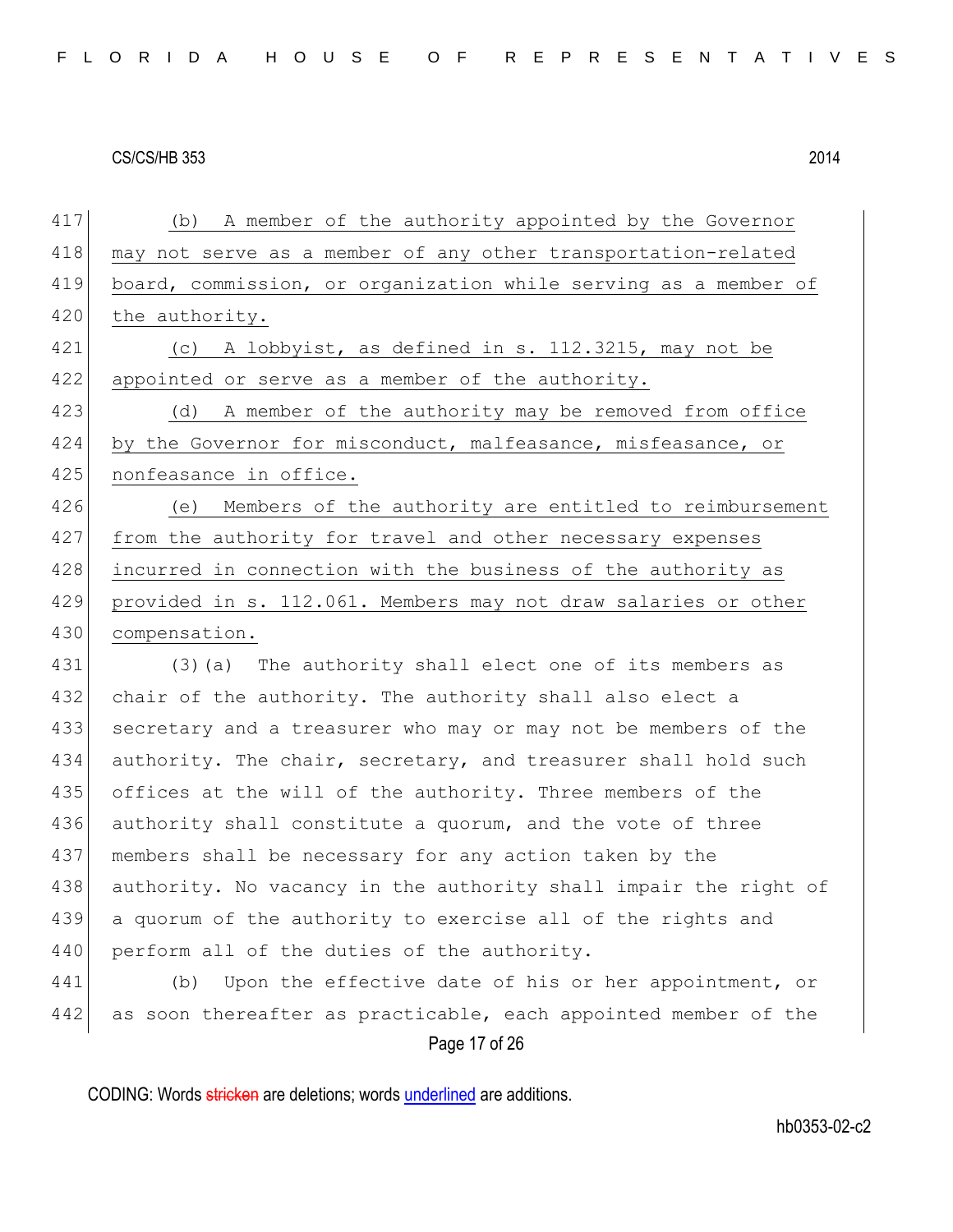443 authority shall enter upon his or her duties.

444 (4) $\left(\frac{4}{a}\right)$  The authority may employ an executive secretary, an 445 executive director, its own counsel and legal staff, technical 446 experts, such engineers, and such employees, permanent or 447 temporary, as it may require and may determine the 448 qualifications and fix the compensation of such persons, firms, 449 or corporations and may employ a fiscal agent or agents, 450 provided, however, that the authority shall solicit sealed 451 proposals from at least three persons, firms, or corporations 452 for the performance of any services as fiscal agents. The 453 authority may delegate to one or more of its agents or employees 454 such of its power as it shall deem necessary to carry out the 455 purposes of this part, subject always to the supervision and 456 control of the authority. Members of the authority may be 457 removed from their office by the Governor for misconduct, 458 malfeasance, misfeasance, or nonfeasance in office. 459 (b) Members of the authority shall be entitled to receive

460 from the authority their travel and other necessary expenses 461 incurred in connection with the business of the authority as 462 provided in s. 112.061, but they shall draw no salaries or other 463 compensation.

464 (5) A member or the executive director of the authority 465 may not: 466 (a) Personally represent another person or entity for

467 compensation before the authority for a period of 2 years

468 following vacation of his or her position; or

Page 18 of 26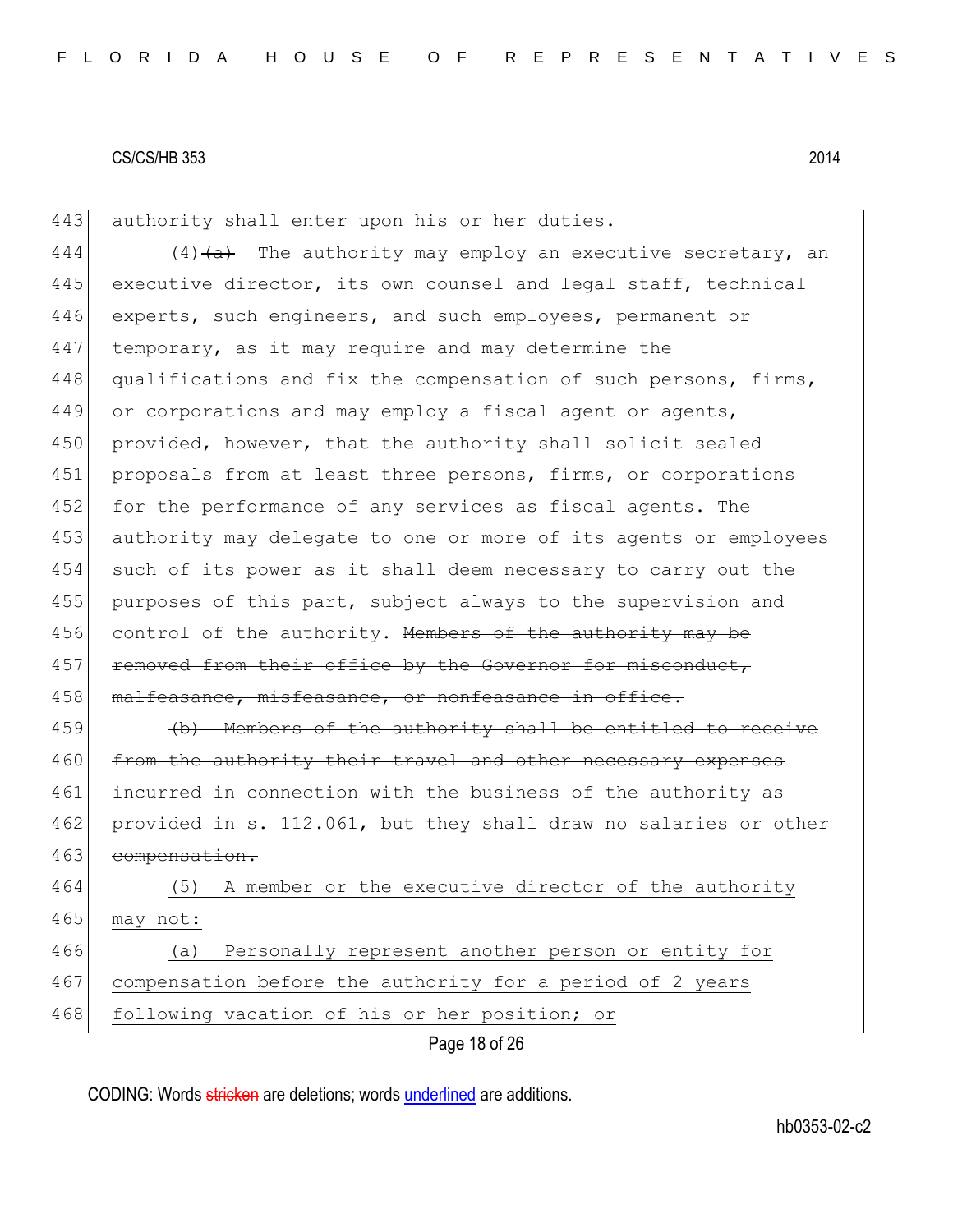| 469 | (b) After retirement or termination, have an employment or      |
|-----|-----------------------------------------------------------------|
| 470 | contractual relationship with a business entity other than an   |
| 471 | agency, as defined in s. 112.312, in connection with a contract |
| 472 | in which the member or executive director personally and        |
| 473 | substantially participated through decision, approval,          |
| 474 | disapproval, recommendation, rendering of advice, or            |
| 475 | investigation while he or she was a member or employee of the   |
| 476 | authority.                                                      |
| 477 | The authority's general counsel shall serve as the<br>(6)       |
| 478 | authority's ethics officer.                                     |
| 479 | (7) Authority board members, employees, and consultants         |
| 480 | who hold positions that may influence authority decisions shall |
| 481 | refrain from engaging in any relationship that may adversely    |
| 482 | affect their judgment in carrying out authority business. To    |
| 483 | prevent such conflicts of interest and preserve the integrity   |
| 484 | and transparency of the authority to the public, the following  |
| 485 | disclosures must be made annually on a disclosure form:         |
| 486 | (a) Any relationship a board member, employee, or               |
| 487 | consultant has which affords a current or future financial      |
| 488 | benefit to such board member, employee, or consultant, or to a  |
| 489 | relative or business associate of such board member, employee,  |
| 490 | or consultant, and which a reasonable person would conclude has |
| 491 | the potential to create a prohibited conflict of interest. As   |
| 492 | used in this subsection, the term "relative" has the same       |
| 493 | meaning as provided in s. 112.312.                              |
| 494 | Whether a relative of such board member, employee, or<br>(b)    |
|     | Page 19 of 26                                                   |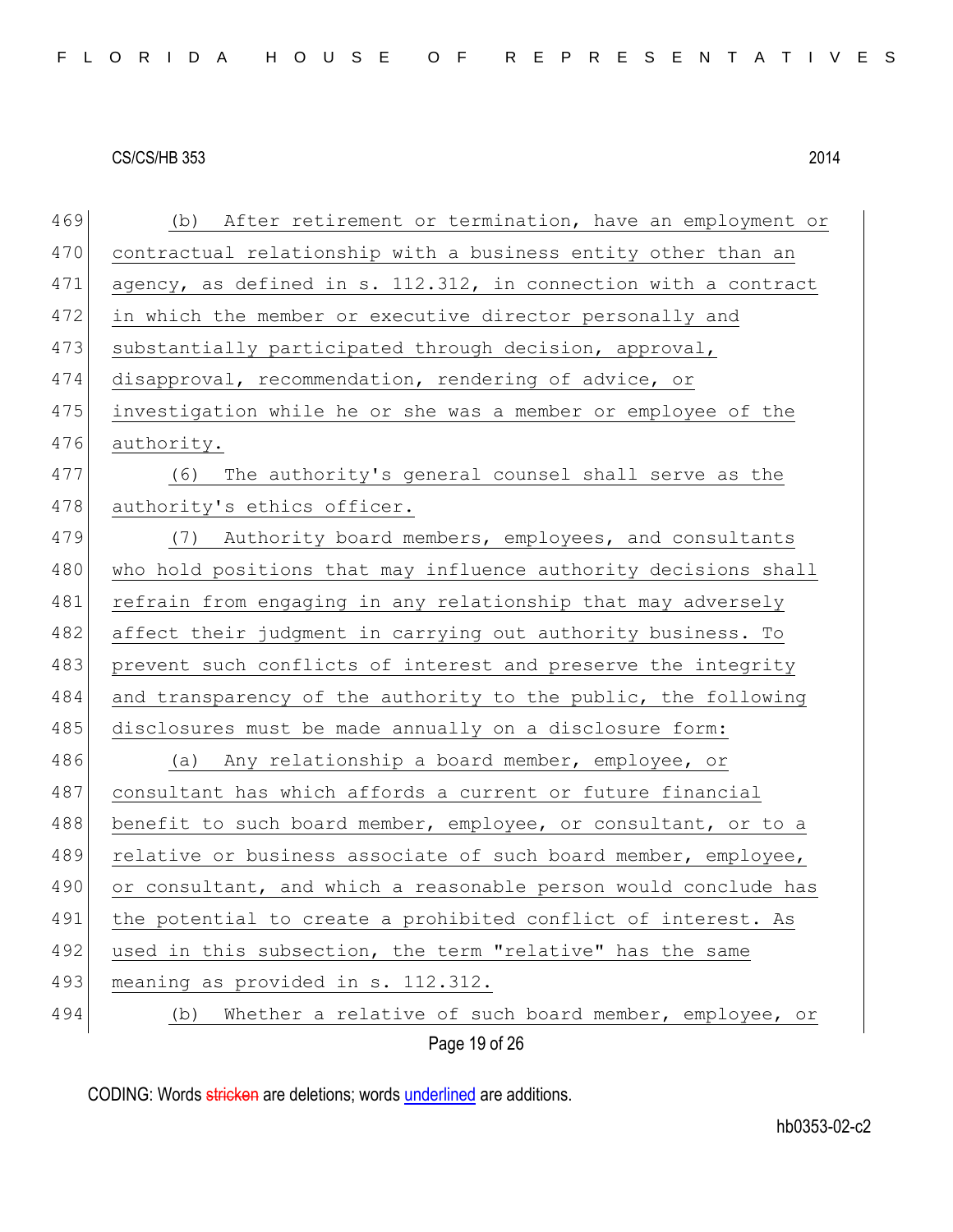| 495 | consultant is a registered lobbyist and, if so, the names of     |
|-----|------------------------------------------------------------------|
| 496 | such lobbyist's clients. Such names shall be provided in writing |
| 497 | to the ethics officer.                                           |
| 498 | (c) Any and all interests in real property that such board       |
| 499 | member, employee, on consultant has, or that a relative,         |
| 500 | principal, client, or business associate of such board member,   |
| 501 | employee, or consultant has, if such real property is located    |
| 502 | within, or within a 1/2-mile radius of, any actual or            |
| 503 | prospective authority roadway project. The executive director    |
| 504 | shall provide a corridor map and a property ownership list       |
| 505 | reflecting the ownership of all real property within the         |
| 506 | disclosure area, or an alignment map with a list of associated   |
| 507 | owners, to all board members, employees, and consultants.        |
| 508 | The disclosure forms filed as required under<br>(8)              |
| 509 | subsection (7) must be reviewed by the ethics officer or, if a   |
| 510 | form is filed by the general counsel, by the executive director. |
| 511 | (9)<br>The conflict of interest process shall be outlined in     |
| 512 | the authority's code of ethics.                                  |
| 513 | (10) Authority employees and consultants are prohibited          |
| 514 | from serving on the governing body of the authority while        |
| 515 | employed by or under contract with the authority.                |
| 516 | (11) The code of ethics policy shall be reviewed and             |
| 517 | updated by the ethics officer and presented for board approval   |
| 518 | at least once every 2 years.                                     |
| 519 | Employees shall be adequately informed and trained on<br>(12)    |
| 520 | the code of ethics and shall continually participate in ongoing  |
|     | Page 20 of 26                                                    |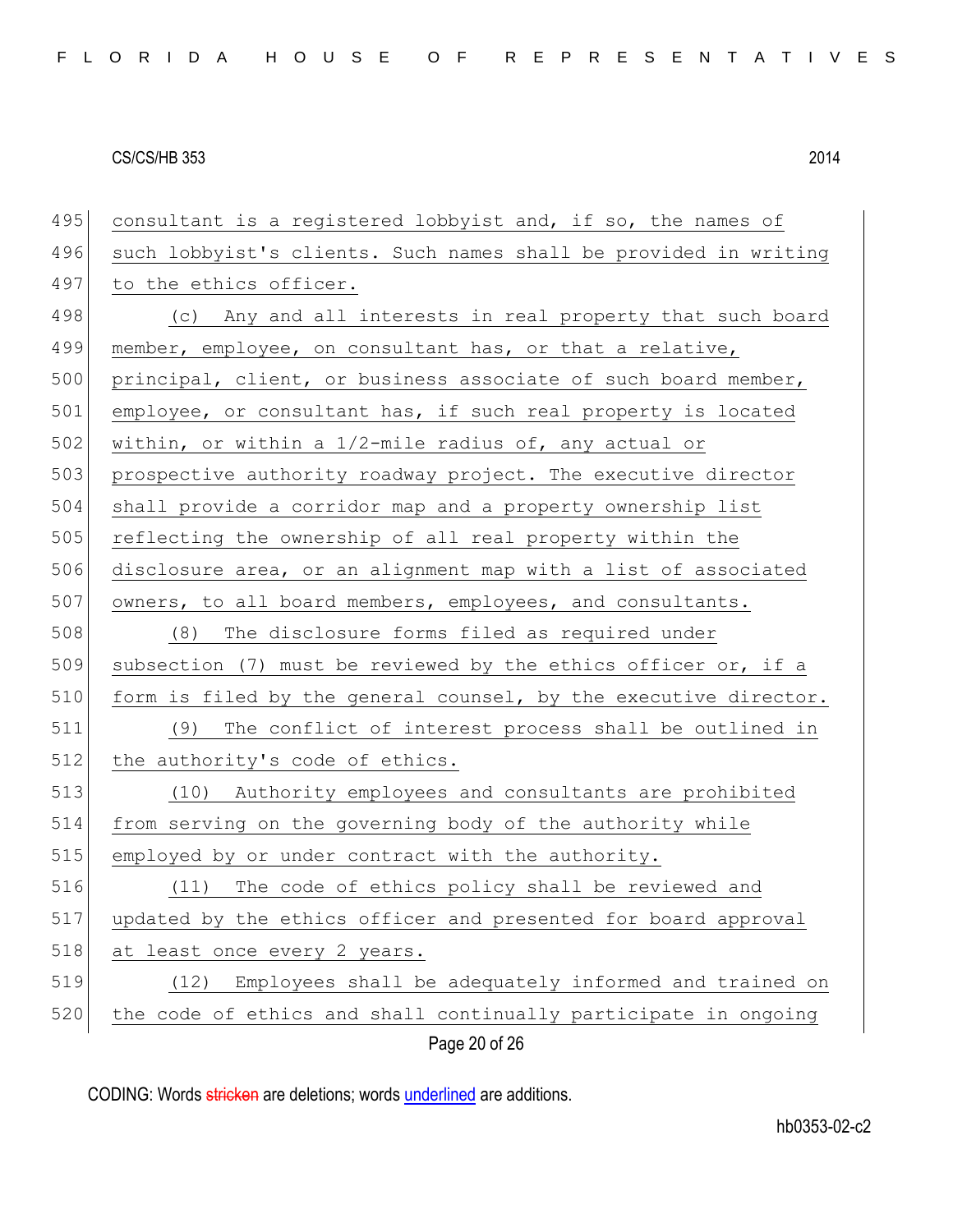Page 21 of 26 521 ethics education. 522 (13) The requirements of subsections (5)-(12) are in 523 addition to the requirements that the members and the executive 524 director of the authority are required to follow under chapter 525 112. 526  $(14)$  Violations of subsections  $(5)$ ,  $(7)$ , and  $(10)$  are 527 punishable in accordance with s. 112.317. 528 Section 5. Section 348.9952, Florida Statutes, is amended 529 to read: 530 348.9952 Osceola County Expressway Authority. 531 (1) There is created a body politic and corporate, an 532 agency of the state, to be known as the Osceola County 533 Expressway Authority. 534 (2)(a) The governing body of the authority shall consist 535 of six members. Five members, at least one of whom must be a 536 member of a racial or ethnic minority group, must be residents 537 of Osceola County, three of whom shall be appointed by the 538 governing body of the county and two of whom shall be appointed 539 by the Governor. The sixth member shall be the district 540 secretary of the department serving in the district that 541 includes Osceola County, who shall serve as an ex officio, 542 nonvoting member. The term of each appointed member shall be for 543 4 years, except that the first term of the initial members 544 appointed by the Governor shall be 2 years each. Each appointed 545 member shall hold office until his or her successor has been 546 appointed and has qualified. A vacancy occurring during a term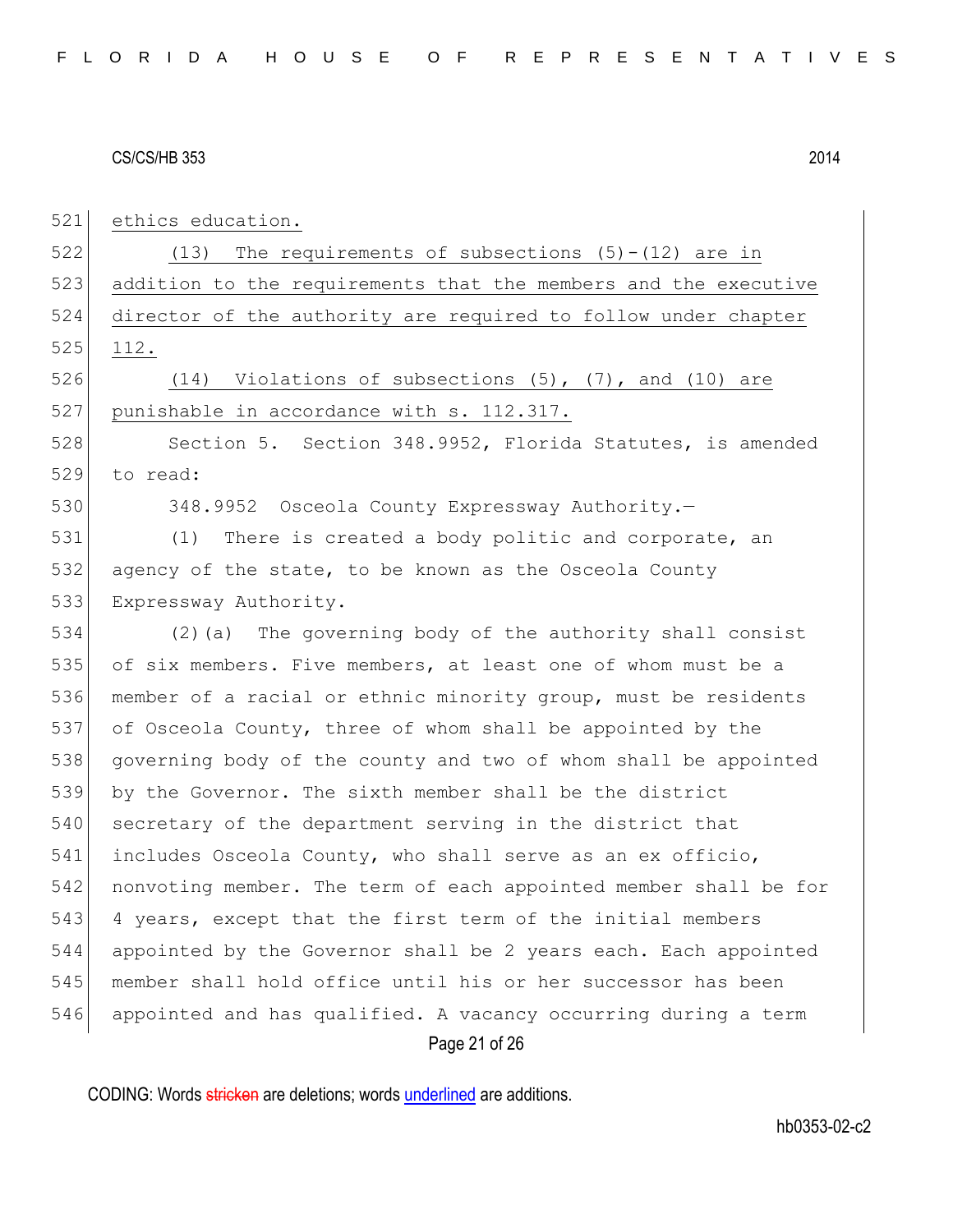547 shall be filled only for the balance of the unexpired term. Each 548 appointed member of the authority shall be a person of 549 outstanding reputation for integrity, responsibility, and 550 business ability, but a person who is an officer or employee of 551 any municipality or of Osceola County in any other capacity may 552 not be an appointed member of the authority. A member of the 553 authority is eligible for reappointment. 554 (b) A member of the authority appointed by the governing

555 board of the county or appointed by the Governor may not serve 556 as a member of any other transportation-related board, 557 commission, or organization while serving as a member of the 558 authority.

559 (c) A lobbyist, as defined in s. 112.3215, may not be 560 appointed or serve as a member of the authority.

561 (d)  $\left(\phi\right)$  A member Members of the authority may be removed 562 from office by the Governor for misconduct, malfeasance, 563 misfeasance, or nonfeasance in office.

564 (e) Members of the authority are entitled to reimbursement 565 from the authority for travel and other necessary expenses 566 incurred in connection with the business of the authority as 567 provided in s. 112.061. Members may not draw salaries or other 568 compensation.

Page 22 of 26 569 (3)(a) The authority shall elect one of its members as 570 chair. The authority shall also elect a secretary and a 571 treasurer, who may be members of the authority. The chair, 572 secretary, and treasurer shall hold such offices at the will of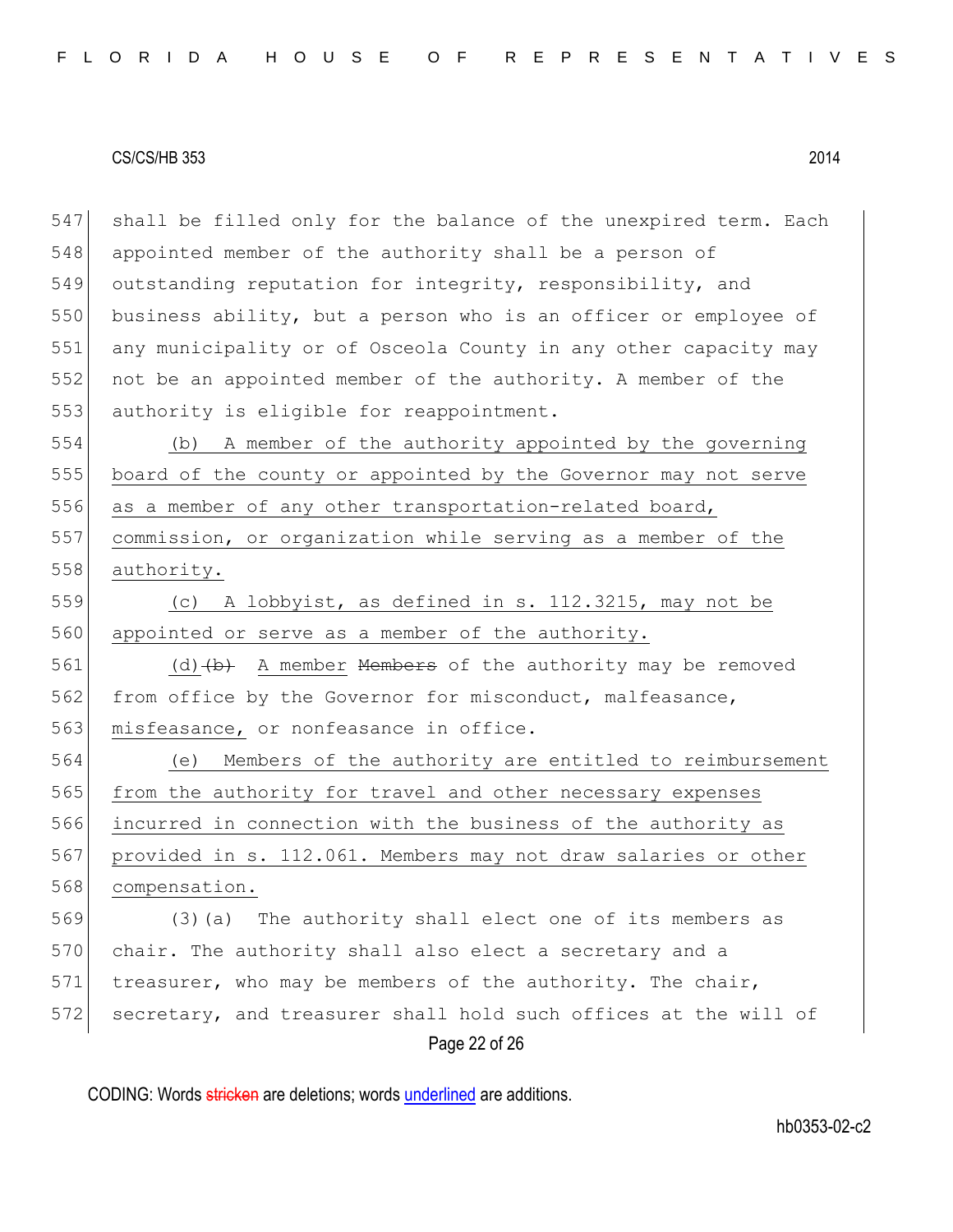573 the authority.

574 (b) Three members of the authority constitute a quorum, 575 and the vote of three members is necessary for any action taken 576 by the authority. A vacancy in the authority does not impair the 577 right of a quorum of the authority to exercise all of the rights 578 and perform all of the duties of the authority.

579 (4) (a) The authority may employ an executive secretary, an 580 executive director, its own counsel and legal staff, technical 581 experts, engineers, and other employees, permanent or temporary, 582 as it may require, and may determine the qualifications and fix 583 the compensation of such persons, firms, or corporations. 584 Additionally, the authority may employ a fiscal agent or agents. 585 However, the authority shall solicit sealed proposals from at 586 least three persons, firms, or corporations for the performance 587 of any services as fiscal agents. The authority may delegate to 588 one or more of its agents or employees such of its power as it 589 deems necessary to carry out the purposes of this part, subject 590 always to the supervision and control of the authority.

591 (b) Members of the authority are entitled to receive from 592 the authority their travel and other necessary expenses incurred 593 in connection with the business of the authority as provided in 594 s. 112.061, but members shall not draw salaries or other 595 compensation.

596 (b)  $\left\{ \left( e \right)$  The department is not required to grant funds for 597 startup costs to the authority. However, the governing body of 598 the county may provide funds for such startup costs.

Page 23 of 26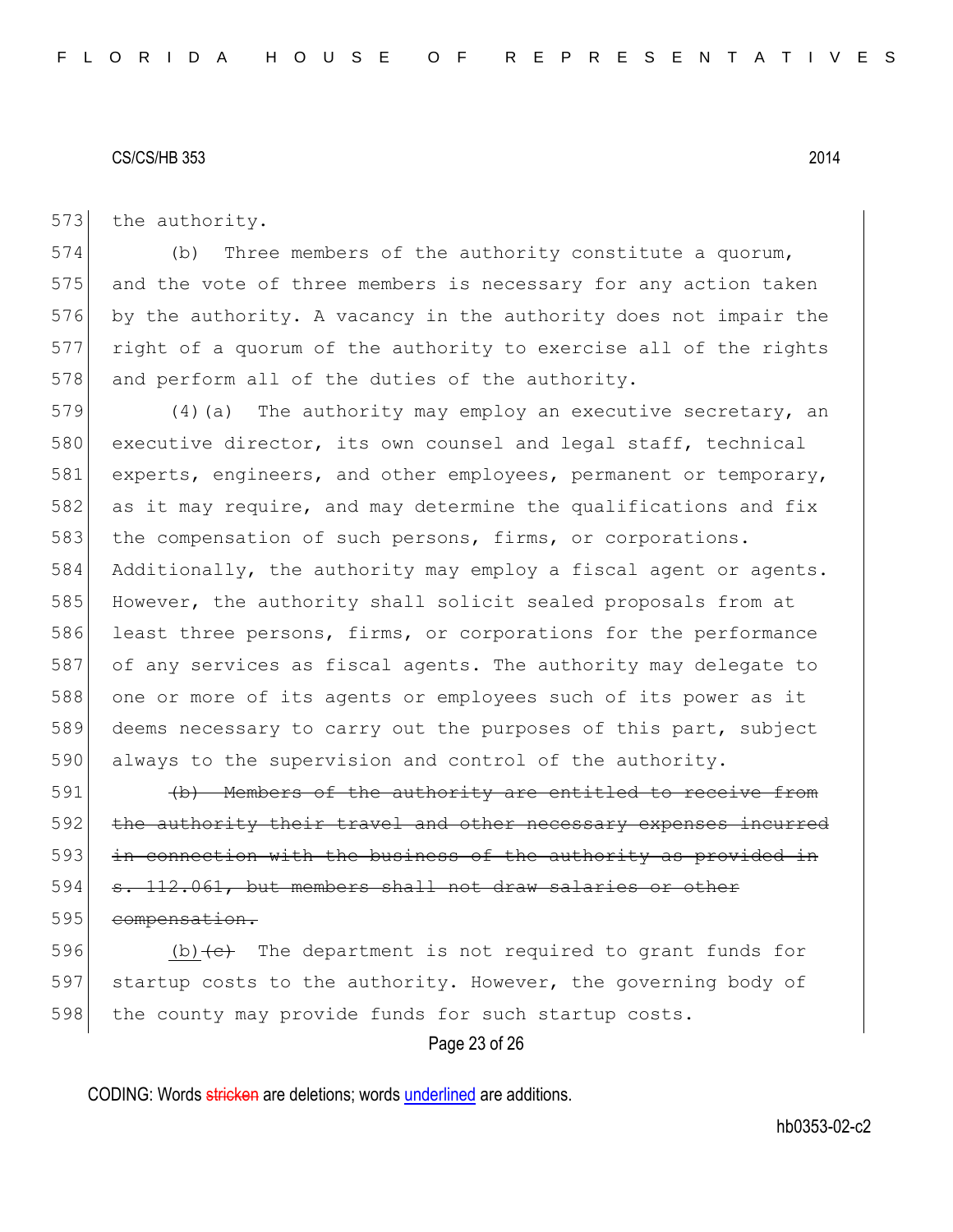| 599 | $(c)$ $(d)$ The authority shall cooperate with and participate   |
|-----|------------------------------------------------------------------|
| 600 | in any efforts to establish a regional expressway authority.     |
| 601 | $(d)$ +e+ Notwithstanding any other provision of law,            |
| 602 | including s. 339.175(3), the authority is not entitled to voting |
| 603 | membership in a metropolitan planning organization in which      |
| 604 | Osceola County, or any of the municipalities therein, are also   |
| 605 | voting members.                                                  |
| 606 | (5) A member or the executive director of the authority          |
| 607 | may not:                                                         |
| 608 | Personally represent another person or entity for<br>(a)         |
| 609 | compensation before the authority for a period of 2 years        |
| 610 | following vacation of his or her position; or                    |
| 611 | (b) After retirement or termination, have an employment or       |
| 612 | contractual relationship with a business entity other than an    |
| 613 | agency, as defined in s. 112.312, in connection with a contract  |
| 614 | in which the member or executive director personally and         |
| 615 | substantially participated through decision, approval,           |
| 616 | disapproval, recommendation, rendering of advice, or             |
| 617 | investigation while he or she was a member or employee of the    |
| 618 | authority.                                                       |
| 619 | The authority's general counsel shall serve as the<br>(6)        |
| 620 | authority's ethics officer.                                      |
| 621 | Authority board members, employees, and consultants<br>(7)       |
| 622 | who hold positions that may influence authority decisions shall  |
| 623 | refrain from engaging in any relationship that may adversely     |
| 624 | affect their judgment in carrying out authority business. To     |
|     | Page 24 of 26                                                    |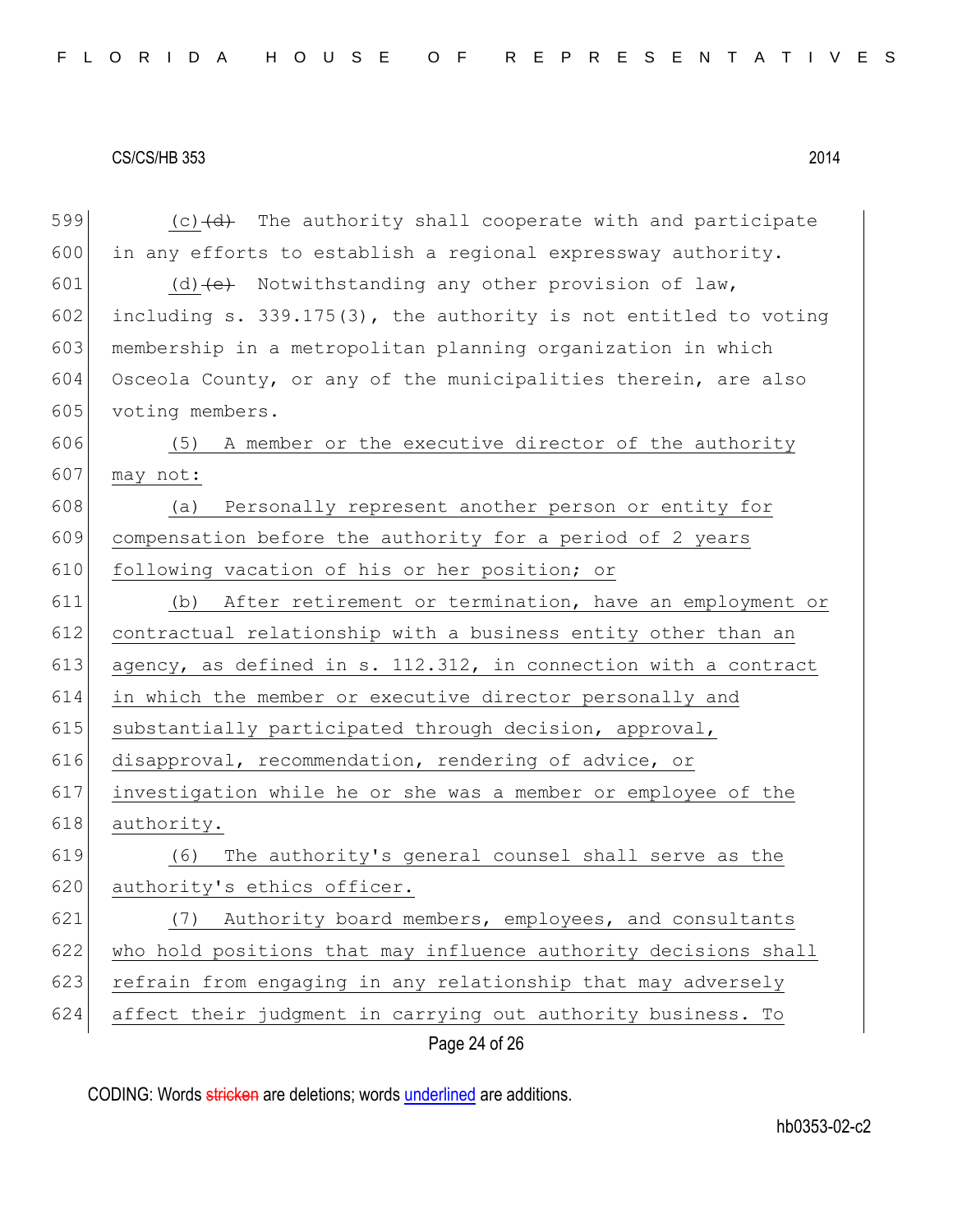| 625 | prevent such conflicts of interest and preserve the integrity    |
|-----|------------------------------------------------------------------|
| 626 | and transparency of the authority to the public, the following   |
| 627 | disclosures must be made annually on a disclosure form:          |
| 628 | (a) Any relationship a board member, employee, or                |
| 629 | consultant has which affords a current or future financial       |
| 630 | benefit to such board member, employee, or consultant, or to a   |
| 631 | relative or business associate of such board member, employee,   |
| 632 | or consultant, and which a reasonable person would conclude has  |
| 633 | the potential to create a prohibited conflict of interest. As    |
| 634 | used in this subsection, the term "relative" has the same        |
| 635 | meaning as provided in s. 112.312.                               |
| 636 | (b) Whether a relative of such board member, employee, or        |
| 637 | consultant is a registered lobbyist and, if so, the names of     |
| 638 | such lobbyist's clients. Such names shall be provided in writing |
| 639 | to the ethics officer.                                           |
| 640 | (c) Any and all interests in real property that such board       |
| 641 | member, employee, or consultant has, or that a relative,         |
| 642 | principal, client, or business associate of such board member,   |
| 643 | employee, or consultant has, if such real property is located    |
| 644 | within, or within a $1/2$ -mile radius of, any actual or         |
| 645 | prospective authority roadway project. The executive director    |
| 646 | shall provide a corridor map and a property ownership list       |
| 647 | reflecting the ownership of all real property within the         |
| 648 | disclosure area, or an alignment map with a list of associated   |
| 649 | owners, to all board members, employees, and consultants.        |
| 650 | The disclosure forms filed as required under<br>(8)              |
|     | Page 25 of 26                                                    |